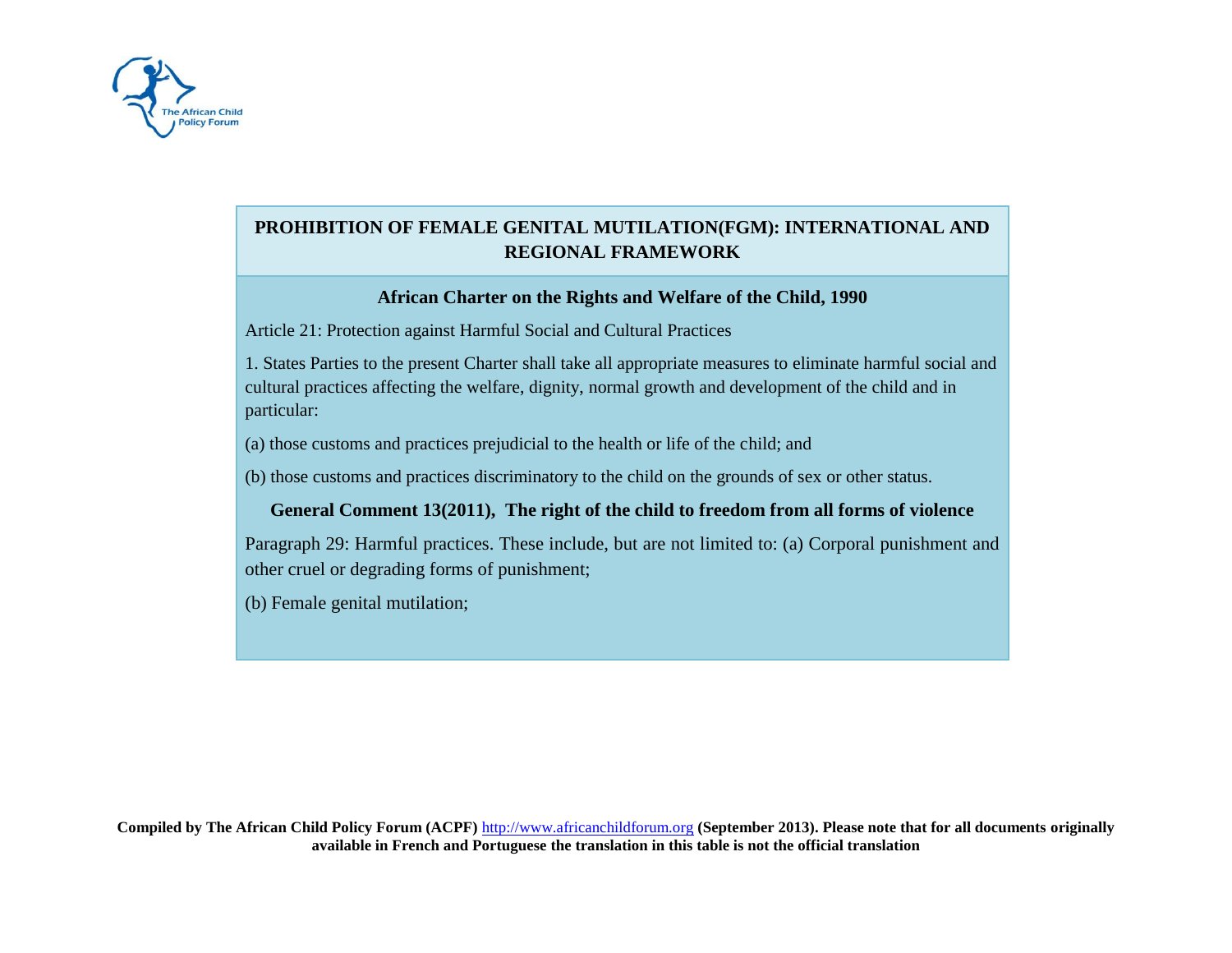

| <b>COUNTRY</b> | PROHIBITION OF FEMALE GENITAL MUTILATION(FGM) UNDER LAWS OF AFRICAN COUNTRIES                                                                                                                                                                                |
|----------------|--------------------------------------------------------------------------------------------------------------------------------------------------------------------------------------------------------------------------------------------------------------|
| <b>Algeria</b> | Not prohibited                                                                                                                                                                                                                                               |
|                | International Parliamentary Union, http://www.ipu.org/wmn-e/fgm-prov-p.html                                                                                                                                                                                  |
|                | Female genital mutilation is reportedly not practiced in Algeria. However, the IPU has no first-hand official<br>information on this subject.                                                                                                                |
| Angola         | Not prohibited- the practice does not exist                                                                                                                                                                                                                  |
|                | International Parliamentary Union, http://www.ipu.org/wmn-e/fgm-prov-p.html                                                                                                                                                                                  |
|                | Female genital mutilation is reportedly not practiced in Angola. However, the IPU has no first-hand official<br>information on this subject                                                                                                                  |
| <b>Benin</b>   | <b>Criminalized</b>                                                                                                                                                                                                                                          |
|                | Law on repression of the practice of Female Genital Mutilation (FGM), 2003                                                                                                                                                                                   |
|                | Article 1: The purpose of this law is to outlaw female genital mutilation in the Republic of Benin.<br>Article 2: All types of female genital mutilation performed by anyone, in whatever capacity, are prohibited.                                          |
|                | Article 4: Any person who performs female genital mutilation of any form whatsoever, shall be punished by<br>imprisonment of six $(06)$ months and three $(03)$ years and a fine of one hundred thousand $(100,000)$ to two million<br>$(2,000,000)$ francs. |
|                | Section 5: When genital mutilation is practiced on a minor under 18 years, the offender will be punished with<br>imprisonment of three $(03)$ to five $(05)$ years and a fine ranging up to three million $(3,000,000)$ francs.                              |
|                |                                                                                                                                                                                                                                                              |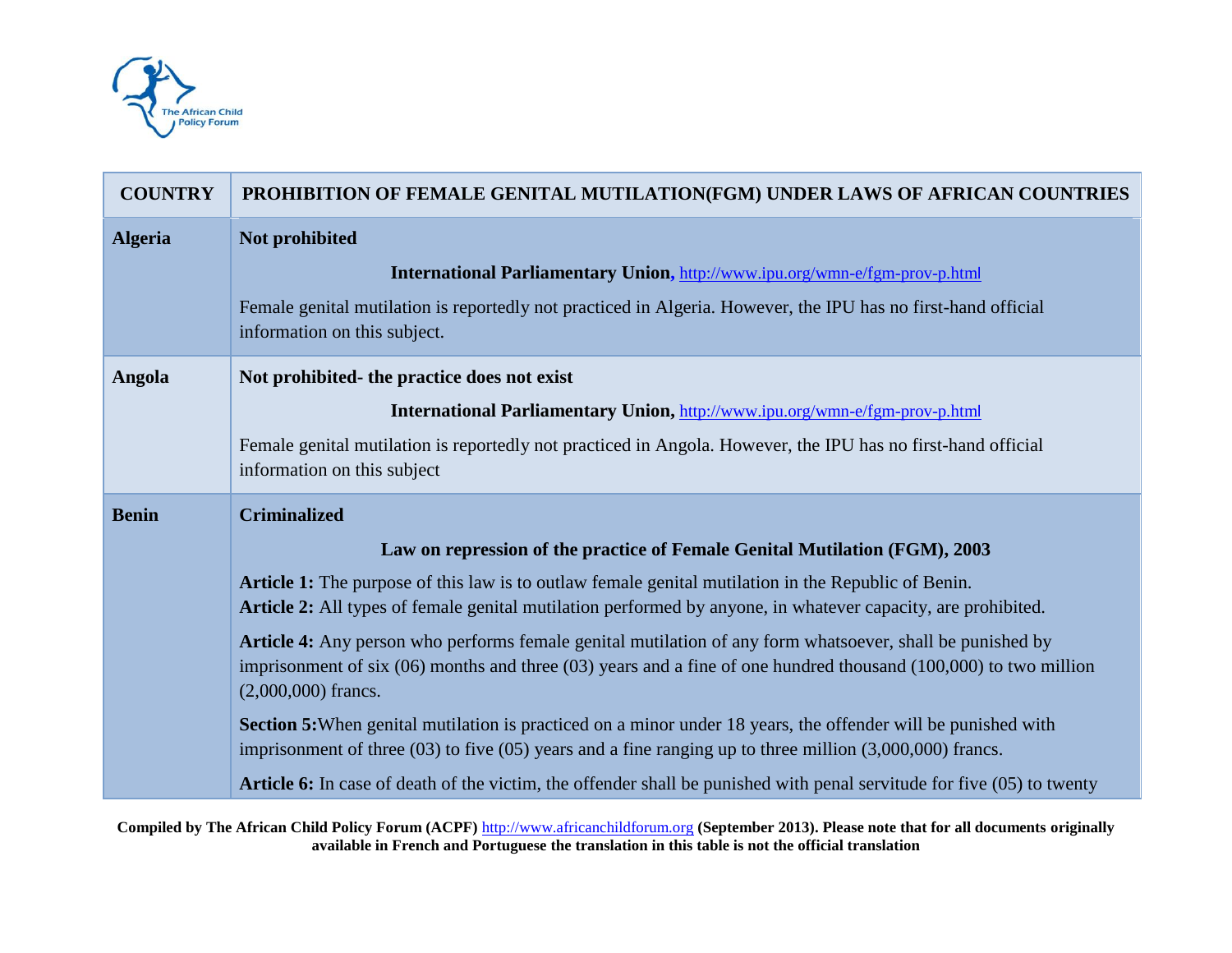

|                 | $(20)$ years and a fine of three million $(3,000,000)$ to six million $(6,000,000)$                                                                                                                                                                             |
|-----------------|-----------------------------------------------------------------------------------------------------------------------------------------------------------------------------------------------------------------------------------------------------------------|
|                 | francs.                                                                                                                                                                                                                                                         |
|                 |                                                                                                                                                                                                                                                                 |
|                 | Article 7: Any person who has helped, assisted, or solicited the circumciser, has provided the means or instructed, will                                                                                                                                        |
|                 | be treated as an accomplice and sentenced to penalties by the author principal.                                                                                                                                                                                 |
|                 | Law relating to Sexual and Reproductive Health, 2003                                                                                                                                                                                                            |
|                 | Article 19: female genital mutilations and pedophilia                                                                                                                                                                                                           |
|                 | The following acts shall be considered violations of the rights to sexual and reproductive health and shall be punishable<br>in conformity with the criminal laws of the State:                                                                                 |
| <b>Botswana</b> | <b>Criminalized</b>                                                                                                                                                                                                                                             |
|                 | Children's Act, 2009                                                                                                                                                                                                                                            |
|                 | Section 62 (1) :Subject to section 61 (3), and section 90, every child has a right not to be subjected to social, cultural<br>and religious practices which are detrimental to his or her well-being.                                                           |
|                 | (2) A child shall not be subjected, by any person, to $-$                                                                                                                                                                                                       |
|                 | $(a)$ a forced marriage;                                                                                                                                                                                                                                        |
|                 | $(b)$ a child betrothal;                                                                                                                                                                                                                                        |
|                 | $(c)$ genital mutilation or female circumcision; or                                                                                                                                                                                                             |
|                 | (d) any other cultural rite, custom or tradition which may inflict physical, emotional or psychological pain or harm to<br>the child, or otherwise violate or endanger his or her bodily integrity, life, health, dignity, education or general well-<br>being. |
|                 | (3) Unless it is in the interest of the child, no person shall circumcise a male child except where                                                                                                                                                             |
|                 | (a) the circumcision does not expose the child to any harm and does not conflict with any regulations made under this                                                                                                                                           |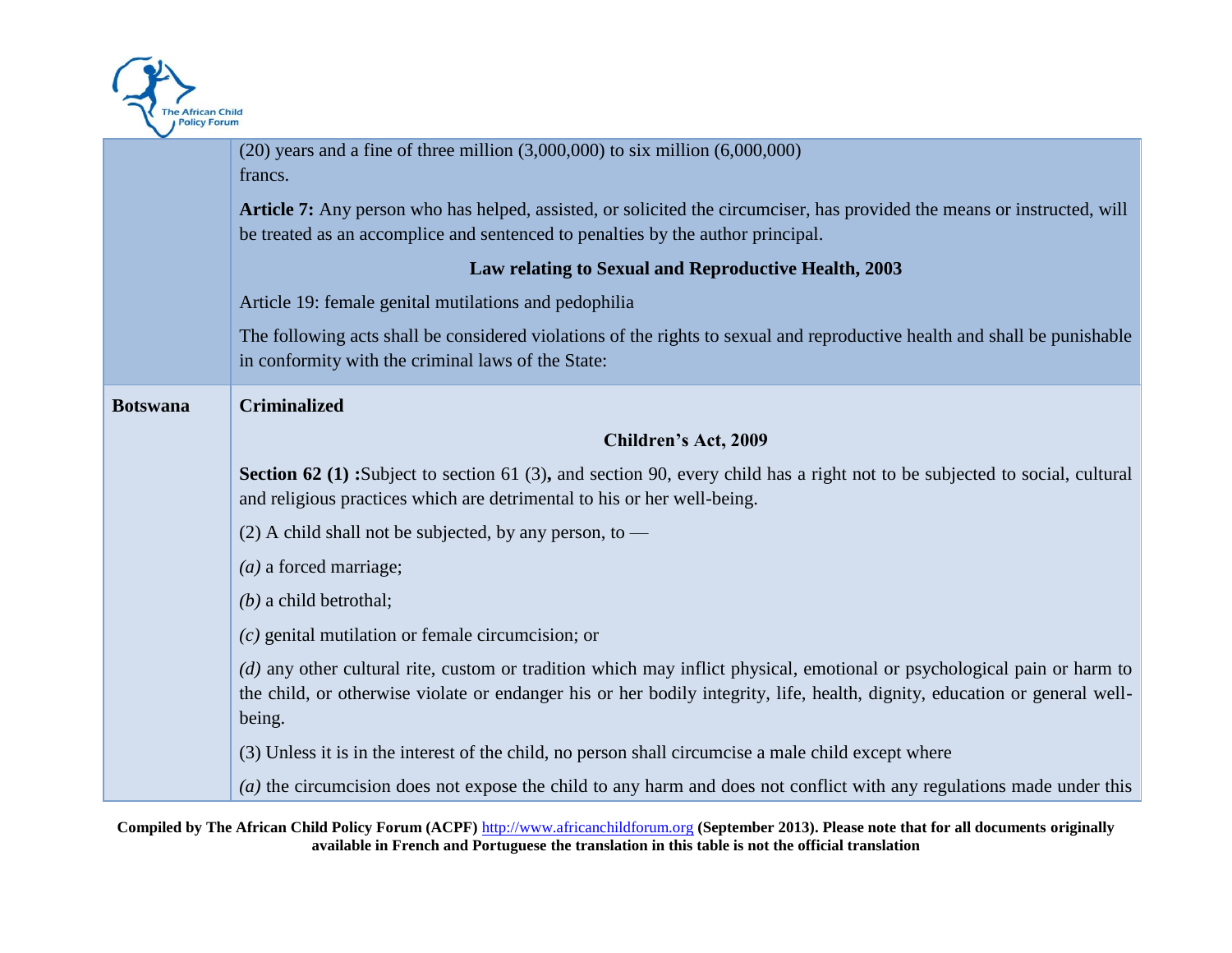

|                     | or any other Act;                                                                                                                                                                                                                                                                                                                                                                                                                                                                                                                                                   |
|---------------------|---------------------------------------------------------------------------------------------------------------------------------------------------------------------------------------------------------------------------------------------------------------------------------------------------------------------------------------------------------------------------------------------------------------------------------------------------------------------------------------------------------------------------------------------------------------------|
|                     | $(b)$ the circumcision is performed for medical reasons on the recommendation of a medical practitioner; and                                                                                                                                                                                                                                                                                                                                                                                                                                                        |
|                     | $(c)$ proper counseling of the child is obtained, subject to the child's age, maturity and level of understanding.                                                                                                                                                                                                                                                                                                                                                                                                                                                  |
|                     | (4) A child above the age of 16 may be circumcised only if he consents thereto, has received proper counseling, and it<br>has been certified by a medical practitioner that the procedure is unlikely to cause him any harm taking into<br>consideration his maturity and state of health.                                                                                                                                                                                                                                                                          |
|                     | (5) Any person who coerces, pressures or deludes a child into participating in any of the practices referred to in this<br>section shall be guilty of an offence and liable to a fine of not less than P10 000 but not more than P30 000, or to<br>imprisonment for a term of not less than 12 months but not more than three years, or both.                                                                                                                                                                                                                       |
| <b>Burkina Faso</b> | <b>Criminalized</b>                                                                                                                                                                                                                                                                                                                                                                                                                                                                                                                                                 |
|                     | Penal Code, 1996                                                                                                                                                                                                                                                                                                                                                                                                                                                                                                                                                    |
|                     | <b>Section 2 Female Genital Mutilations</b>                                                                                                                                                                                                                                                                                                                                                                                                                                                                                                                         |
|                     | Article 380: Anyone who harms or attempts to harm the female genital organs by total ablation, excision,<br>infibulations, desensitization or any other means shall be punishable by six months to three years' imprisonment and a<br>fine ranging from CFA francs 150,000 to 900,000 or by one of these two punishments only.                                                                                                                                                                                                                                      |
|                     | Should<br>result<br>death,<br>the<br>punishment<br>shall<br>be five<br>imprisonment.<br>this<br>years'<br>$\sin$<br>to<br>ten<br>Article 381: The maximum punishment shall be meted out if the guilty party is a member of the medical or<br>paramedical profession. Moreover, he or she may be disbarred from practice by the courts for up to five years.<br>Article 382: Any person who is aware of acts as defined by Article 380 and who fails to notify the competent<br>authorities shall be punishable by a fine ranging from CFA francs 50,000 to 100,000. |
| <b>Burundi</b>      | Not prohibited- the practice does not exist                                                                                                                                                                                                                                                                                                                                                                                                                                                                                                                         |
|                     | <b>International Parliamentary Union, http://www.ipu.org/wmn-e/fgm-prov-p.htm</b>                                                                                                                                                                                                                                                                                                                                                                                                                                                                                   |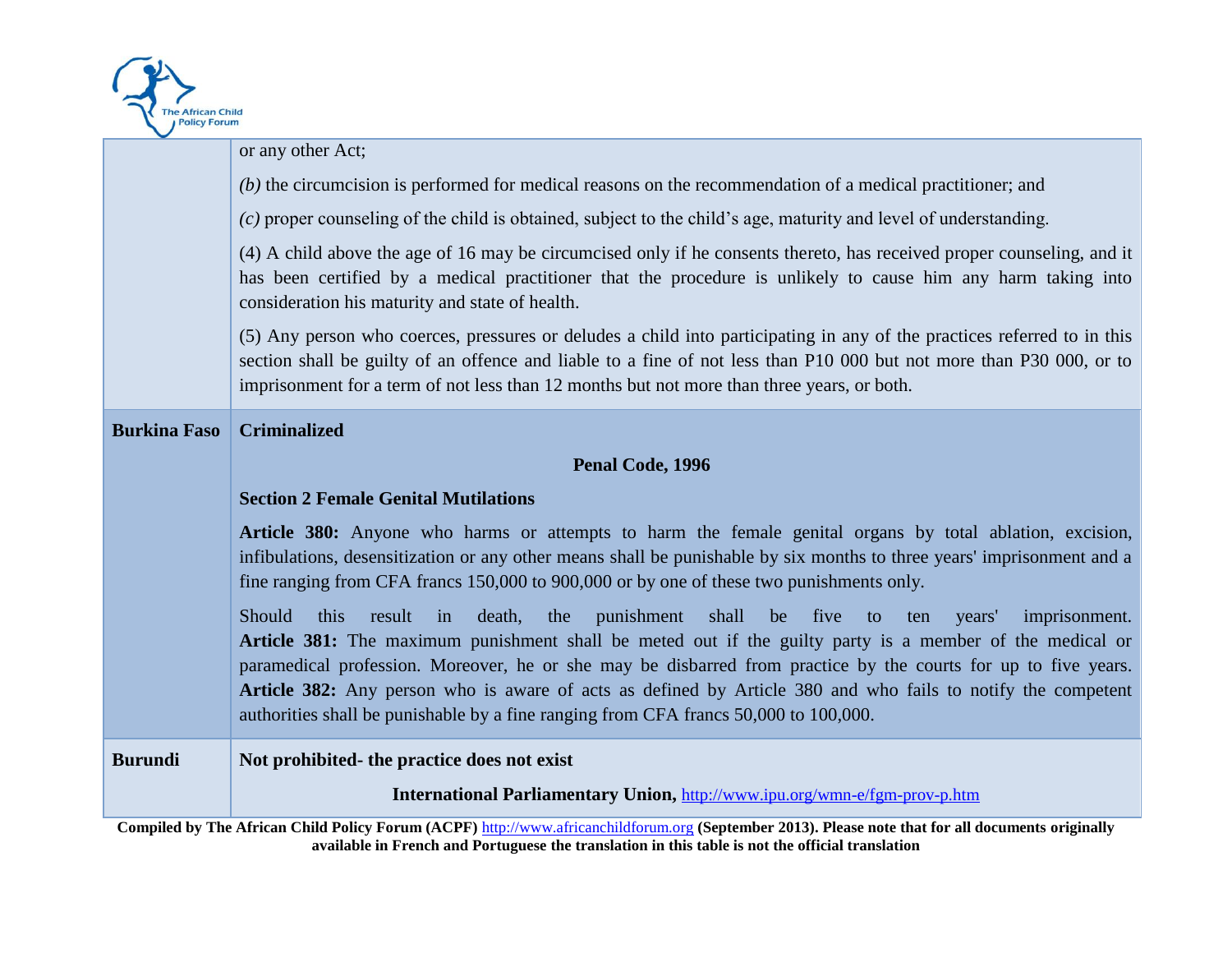

|                   | Female genital mutilation is reportedly not practiced in Burundi. However, the IPU has no first-hand official<br>information on this subject                                                                                                                                                                           |
|-------------------|------------------------------------------------------------------------------------------------------------------------------------------------------------------------------------------------------------------------------------------------------------------------------------------------------------------------|
| <b>Cameroon</b>   | <b>Prohibited</b>                                                                                                                                                                                                                                                                                                      |
|                   | Second periodic report on the Convention on the Rights of the Child: Cameroon, 2008, p.29                                                                                                                                                                                                                              |
|                   | National Plan of Action to Combat Female Genital Mutilation (FGM), 2009                                                                                                                                                                                                                                                |
|                   | As to the concern expressed by the Committee about female genital mutilation (FGM), the practice has declined<br>considerably in the remaining pockets (Far North, East and Southwest provinces). In 1998, Cameroon formulated and<br>implemented a strategic plan to combat FGM, which has three main areas of focus: |
|                   | (a) Prevention, by making women who practice FGM aware that they are violating the rights and physical integrity of<br>their victims, and by holding seminars for opinion makers (traditional and religious authorities) to alert them to the<br>issue;                                                                |
|                   | (b) Care for victims through psychological and social assistance, and reconversion support for the perpetrators through<br>financial or material aid to help them find another income-generating activity to replace the practice of FGM;                                                                              |
|                   | (c) Punishment of perpetrators of FGM. To this end, the Ministry of Justice has proposed an amendment to the<br>Criminal Code to introduce measures to punish the practice; the amendment has not been adopted yet.                                                                                                    |
|                   | Concluding Observation to the 2 <sup>nd</sup> periodic report on the Convention on the Rights of the Child: Cameroon,<br>2008, par.59                                                                                                                                                                                  |
|                   | The Committee welcomes the review in 2009 of the National Plan of Action to Combat Female Genital Mutilation<br>(FGM) and the adoption of the National Programme on Reproductive Health which covers, inter alia, the elimination<br>of harmful traditional practices, including FGM and early and forced marriages.   |
| <b>Cape Verde</b> | Not prohibited- the practice does not exist                                                                                                                                                                                                                                                                            |
|                   | International Parliamentary Union, http://www.ipu.org/wmn-e/fgm-prov-p.htm                                                                                                                                                                                                                                             |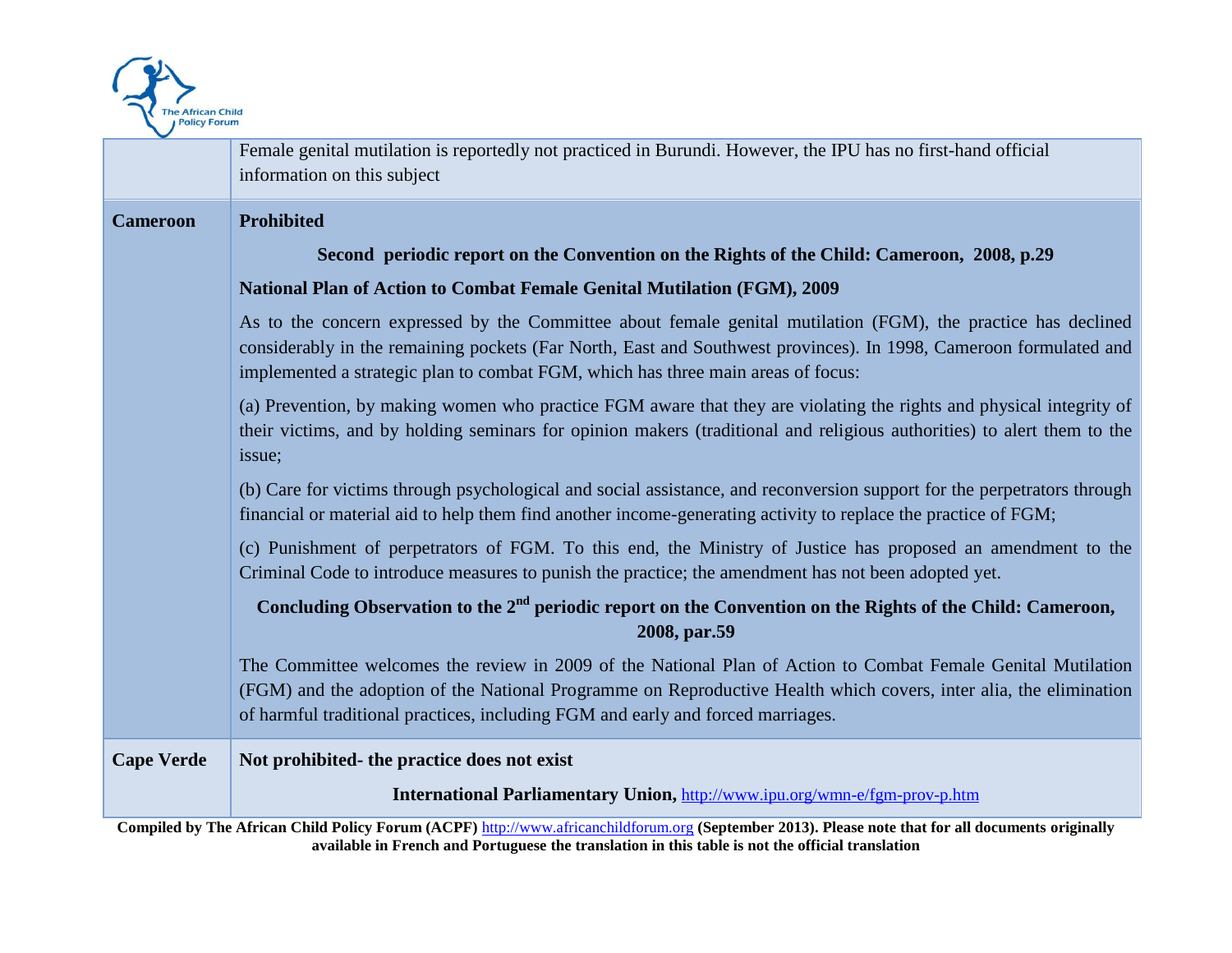

|                                                     | Female genital mutilation is reportedly not practiced in Cape Verde. However, the IPU has no first-hand official<br>information on this subject                                                                                                                                                                                                                                                                                                                                                                                                                                                                                                                                                                                                    |
|-----------------------------------------------------|----------------------------------------------------------------------------------------------------------------------------------------------------------------------------------------------------------------------------------------------------------------------------------------------------------------------------------------------------------------------------------------------------------------------------------------------------------------------------------------------------------------------------------------------------------------------------------------------------------------------------------------------------------------------------------------------------------------------------------------------------|
| <b>Central</b><br><b>African</b><br><b>Republic</b> | <b>Criminalized</b><br>Penal Code, 2010<br>Section 114: Anyone using modern or traditional methods has practiced or attempted to practice or promoted excision<br>or all methods of female genital mutilation, shall be punished by imprisonment of two to five years and a fine of<br>100,002 to 1,000,000 francs. The penalty shall be doubled in case of recidivism.                                                                                                                                                                                                                                                                                                                                                                            |
| Chad                                                | <b>Criminalized</b><br>Law Relating to the Promotion of Reproductive Health, 2002<br>Article 9: Everyone has the right not to be subjected to torture and to cruel, inhuman or degrading his body in general<br>and the reproductive organs in particular<br>All forms of violence such as mutations genital mutilation (FGM), early marriage, domestic violence and sexual abuse<br>of the human person are prohibited.<br>Article 18: any person who, in practice, writing, speeches, publicity or violates the provisions of this Act shall be<br>punished by imprisonment of five (5) months to five (5) years and a fine of one hundred thousand (100,000) francs<br>CFA to five hundred thousand (500,000) francs or one of these penalties. |
| <b>Comoros</b>                                      | Not prohibited                                                                                                                                                                                                                                                                                                                                                                                                                                                                                                                                                                                                                                                                                                                                     |
| Congo<br><b>Brazzaville</b>                         | <b>Criminalized</b><br><b>Child Protection Code, 2010</b><br>Article62: acts prohibited:<br>-Female genital mutilation;                                                                                                                                                                                                                                                                                                                                                                                                                                                                                                                                                                                                                            |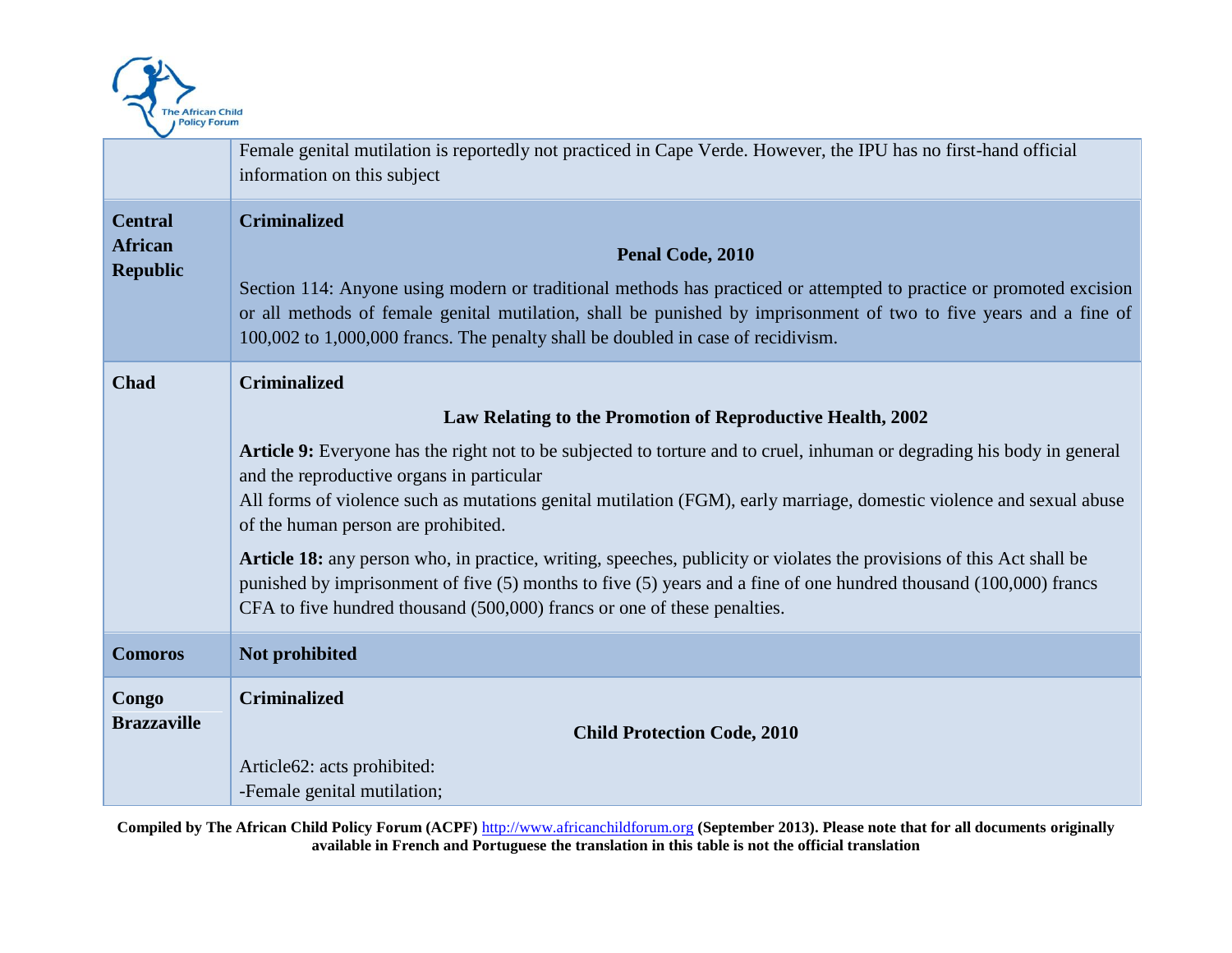

|                      | -The honor killing;                                                                                                                  |
|----------------------|--------------------------------------------------------------------------------------------------------------------------------------|
|                      | -The forced marriage of children.                                                                                                    |
|                      | Under this law, female genital mutilation shall include any partial or total removal external genitalia and /or other                |
|                      | operations on these organs. Surgery on genitalia performed on medical prescriptions are excluded from this category                  |
|                      |                                                                                                                                      |
|                      | Article116: a person who engages in harmful practices prohibited under section 62 of this Act shall be punished under                |
|                      | the Penal Code.                                                                                                                      |
| <b>Cote d'Ivoire</b> | Prohibited                                                                                                                           |
|                      | Concluding Observation to the initial state party report on the Convention on the Rights of the Child: Cote<br>d'Ivoire, 2001, par.6 |
|                      | The Committee notes with interest the adoption of the law on female genital mutilation (1998), the Education Act                     |
|                      | (1995) and the Labour Code (1995).                                                                                                   |
|                      |                                                                                                                                      |
|                      |                                                                                                                                      |
| <b>Democratic</b>    | <b>Criminalized</b>                                                                                                                  |
| <b>Republic of</b>   |                                                                                                                                      |
| Congo                | <b>Code on Child Protection, 2009</b>                                                                                                |
|                      | Article 153: Genital mutilation of a child is punishable by two to five years penal servitude sentence and a fine of 200             |
|                      | thousand to one million Congolese francs.                                                                                            |
|                      | When the sexual mutilation causes the death of the child without the author is punishable by ten to twenty years of                  |
|                      | penal servitude                                                                                                                      |
|                      | Sexual mutilation is an act prejudicial to the physical or functional integrity of the genital organ.                                |
|                      | Circumcision is genital mutilation or a bodily integrity.                                                                            |
| <b>Djibouti</b>      | <b>Criminalized</b>                                                                                                                  |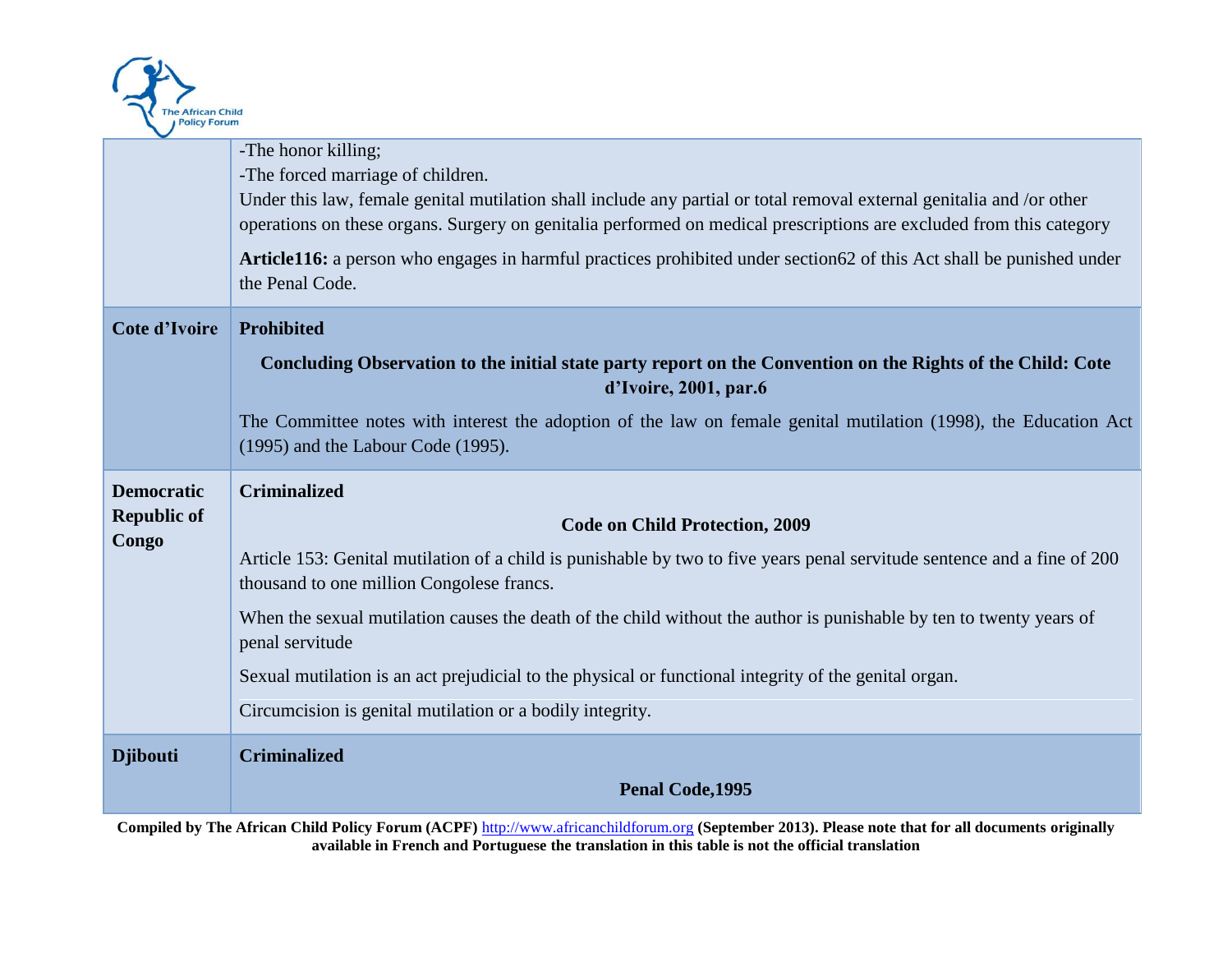

|                   | Article333. Theviolence causing genital mutilation is punishable by five years imprisonment and1, 000,000 Francs fine.                                                                                                                                                                                                                                                                                                                                                                                                                    |
|-------------------|-------------------------------------------------------------------------------------------------------------------------------------------------------------------------------------------------------------------------------------------------------------------------------------------------------------------------------------------------------------------------------------------------------------------------------------------------------------------------------------------------------------------------------------------|
| Egypt             | <b>Criminalized</b>                                                                                                                                                                                                                                                                                                                                                                                                                                                                                                                       |
|                   | Child Act, 2008                                                                                                                                                                                                                                                                                                                                                                                                                                                                                                                           |
|                   | Article 242-bis was added, and reads as follows:                                                                                                                                                                                                                                                                                                                                                                                                                                                                                          |
|                   | Taking into consideration the provisions of Article 61 of the Penal Code, and without prejudice to any stronger penalty<br>prescribed by another law, shall be penalized by imprisonment for not less than three (3) months and not exceeding<br>two (2) years, or with a fine of not less than one thousand (1000) Egyptian pounds, and not exceeding five thousand<br>(5000) Egyptian pounds, anyone who caused the injury which is punishable by Articles 241, 242 of the Penal Code,<br>through performing female genital mutilation. |
|                   | <b>Order on Female Genital Mutilation in Egypt, 1996</b>                                                                                                                                                                                                                                                                                                                                                                                                                                                                                  |
|                   | It is forbidden to perform circumcision on females either in hospitals or public or private clinics. The procedure can<br>only be performed in cases of disease and when approved by the head of the obstetrics and gynecology department at<br>the hospital, and upon the suggestion of the treating physician. Performance of this operation will be considered a<br>violation of the laws governing the medical profession. Nor is this operation to be performed by non-physicians.                                                   |
| <b>Equatorial</b> | <b>Criminalized</b>                                                                                                                                                                                                                                                                                                                                                                                                                                                                                                                       |
| <b>Guinea</b>     | Penal Code, 1963                                                                                                                                                                                                                                                                                                                                                                                                                                                                                                                          |
|                   | Section 419: mutilation of an organ shall be punished with the penalty of reclusion or less.                                                                                                                                                                                                                                                                                                                                                                                                                                              |
|                   | Any other mutilation shall be punished with simple imprisonment                                                                                                                                                                                                                                                                                                                                                                                                                                                                           |
|                   | International Parliamentary Union, http://www.ipu.org/wmn-e/fgm-prov-p.htm                                                                                                                                                                                                                                                                                                                                                                                                                                                                |
|                   | Female genital mutilation is not practiced in Equatorial Guinea.                                                                                                                                                                                                                                                                                                                                                                                                                                                                          |
|                   |                                                                                                                                                                                                                                                                                                                                                                                                                                                                                                                                           |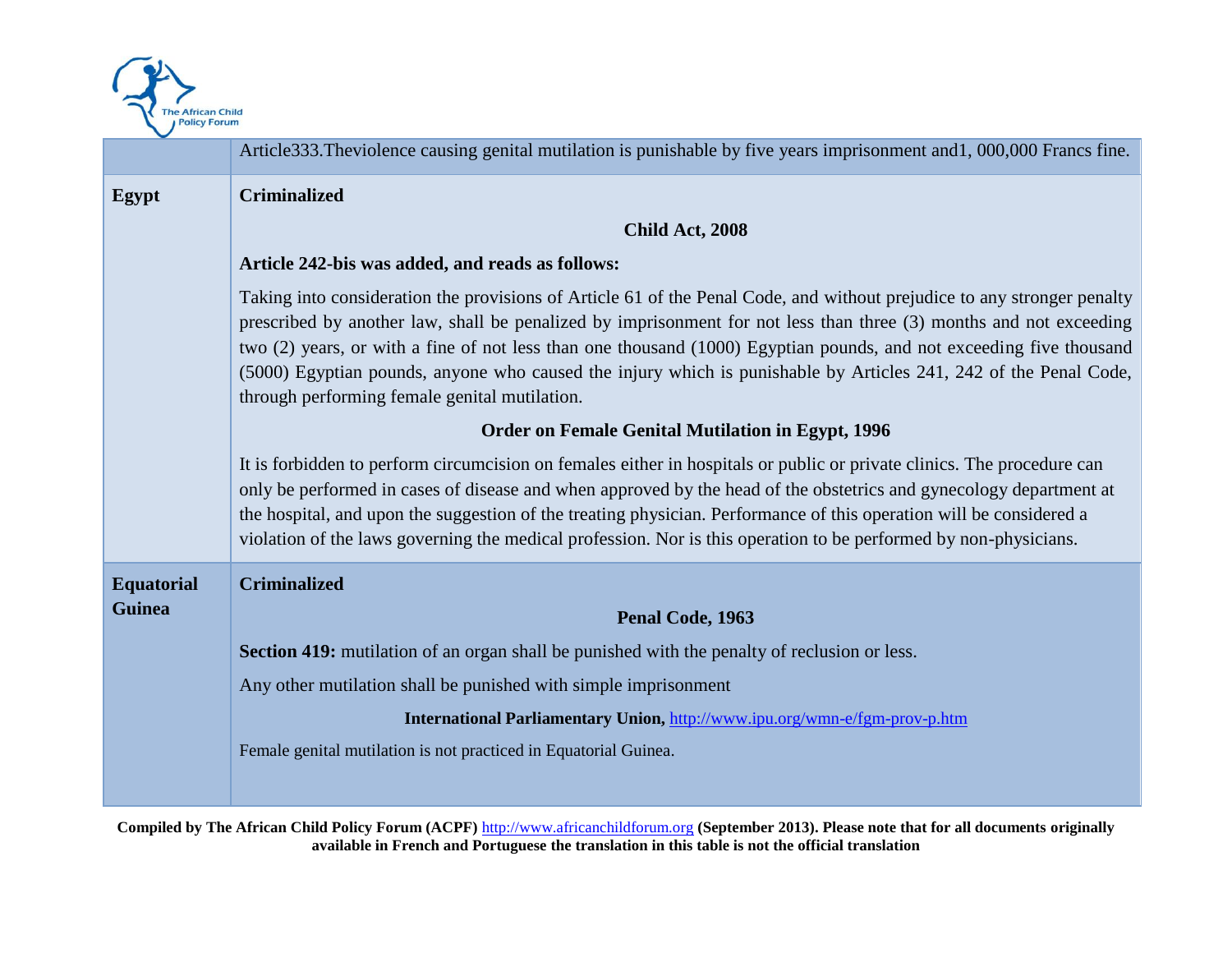

| <b>Eritrea</b>  | <b>Criminalized</b>                                                                                                                                                                                                                                                              |
|-----------------|----------------------------------------------------------------------------------------------------------------------------------------------------------------------------------------------------------------------------------------------------------------------------------|
|                 | Proclamation to Abolish Female Circumcision, 2007                                                                                                                                                                                                                                |
|                 | <b>Article 4: Punishment</b>                                                                                                                                                                                                                                                     |
|                 | (1) Whosoever performs female circumcision shall be punishable with imprisonment of two to three years and a fine of<br>five to ten thousand (5,000.00 to 10,000.00) Nakfa. If female circumcision causes death, imprisonment shall be from<br>five to ten years.                |
|                 | (2) Whosoever requests, incites or promotes female circumcision by providing tools or by any other means shall be<br>punishable with imprisonment of six months to one year and a fine of three thousand (3,000.00) Nakfa.                                                       |
|                 | (3) Where the person who performs female circumcision is a member of the medical profession, the penalty shall be<br>aggravated and the court may suspend such an offender from practicing his/her profession for a maximum period of<br>two years.                              |
|                 | (4) Whosoever, knowing that female circumcision is to take place or has taken place, fails, without good cause, to warn<br>or inform, as the case may be, the proper authorities promptly about it, shall be punishable with a fine of up to one<br>thousand $(1,000.00)$ Nakfa. |
| <b>Ethiopia</b> | <b>Criminalized</b>                                                                                                                                                                                                                                                              |
|                 | <b>Criminal Code, 2004</b>                                                                                                                                                                                                                                                       |
|                 | Article 565: Female Circumcision.                                                                                                                                                                                                                                                |
|                 | Whoever circumcises a woman of any age, is punishable with simple imprisonment for not less than three months, or<br>fine not less than five hundred Birr.                                                                                                                       |
|                 | Article 566: Infibulation of the Female Genitalia.                                                                                                                                                                                                                               |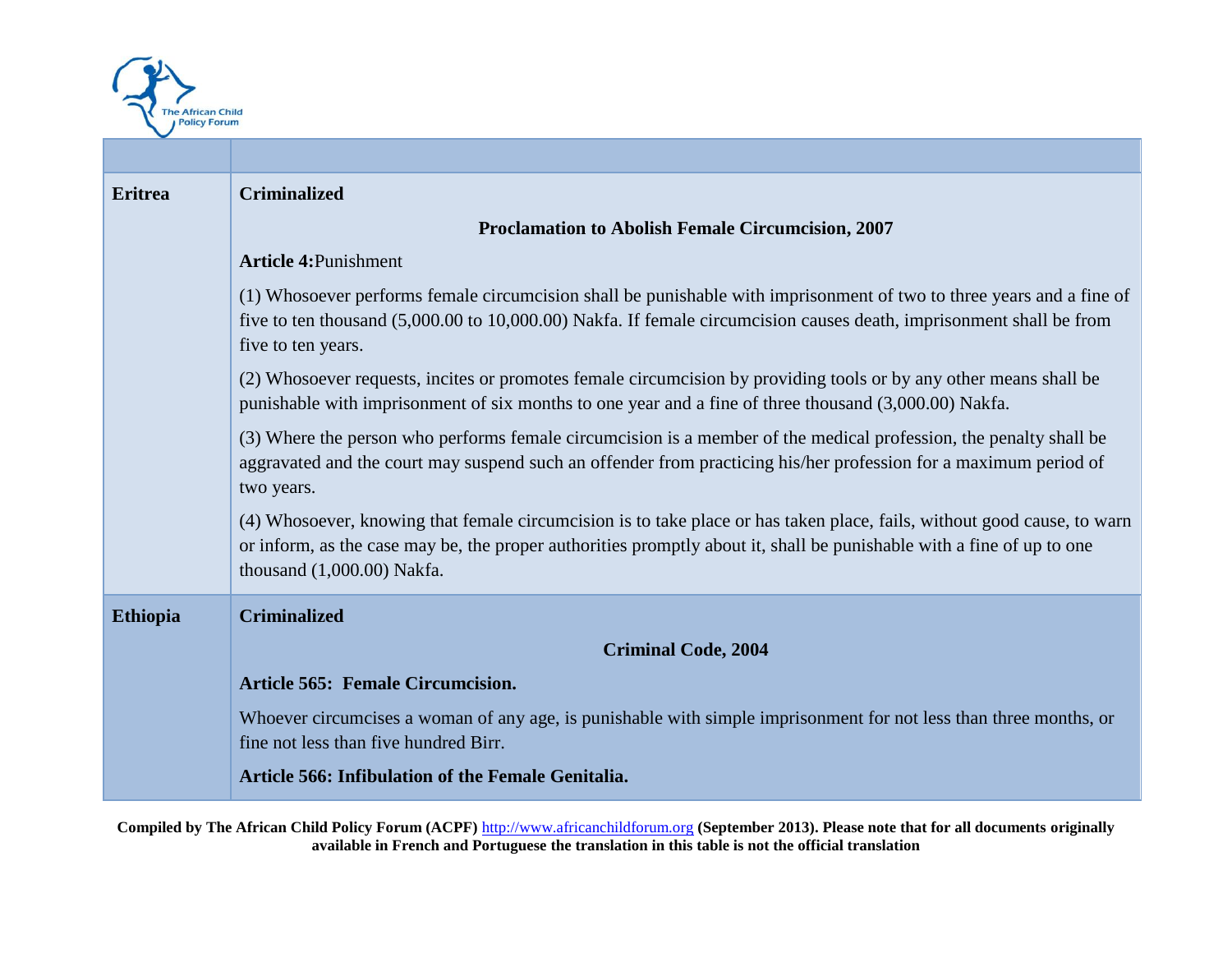

|        | (1) Whoever infibulates the genitalia of a woman, is punishable with rigorous imprisonment from three years to five<br>years.                                                                                                             |
|--------|-------------------------------------------------------------------------------------------------------------------------------------------------------------------------------------------------------------------------------------------|
|        | (2) Where injury to body or health has resulted due to the act prescribed in sub-article (1) above, subject to the<br>provision of the Criminal Code which provides for a more severe penalty, the punishment shall be rigorous           |
|        | imprisonment from five years to ten years.                                                                                                                                                                                                |
| Gabon  | Not prohibited                                                                                                                                                                                                                            |
|        | International Parliamentary Union, http://www.ipu.org/wmn-e/fgm-prov-m.htm                                                                                                                                                                |
|        | These practices are not very deeply rooted in the culture and traditions of the country.                                                                                                                                                  |
|        | Gabon takes in nationals from countries where such practices are common, and it would therefore be wise to introduce<br>appropriate legislation.                                                                                          |
| Gambia | <b>Prohibited</b>                                                                                                                                                                                                                         |
|        | Children's Act, 2005                                                                                                                                                                                                                      |
|        | <b>Section 19 harmful social and customary practices</b>                                                                                                                                                                                  |
|        | No child shall be subjected to any social and cultural practice that affect the welfare, dignity, normal growth and<br>development of the child and in particular those customs and practices that are                                    |
|        | a) prejudicial to the health and life of the child and                                                                                                                                                                                    |
|        | b) discriminatory to the child on the grounds of sex or other status                                                                                                                                                                      |
|        | Concluding Observation to the initial state party report on the Convention on the Rights of the Child: Gambia,<br>2001                                                                                                                    |
|        | While the Committee notes the launch in March 1997 of the First National Action Plan for the Eradication of Female<br>Genital Mutilation, it remains concerned that female genital mutilation (FGM) is not prohibited by law and is still |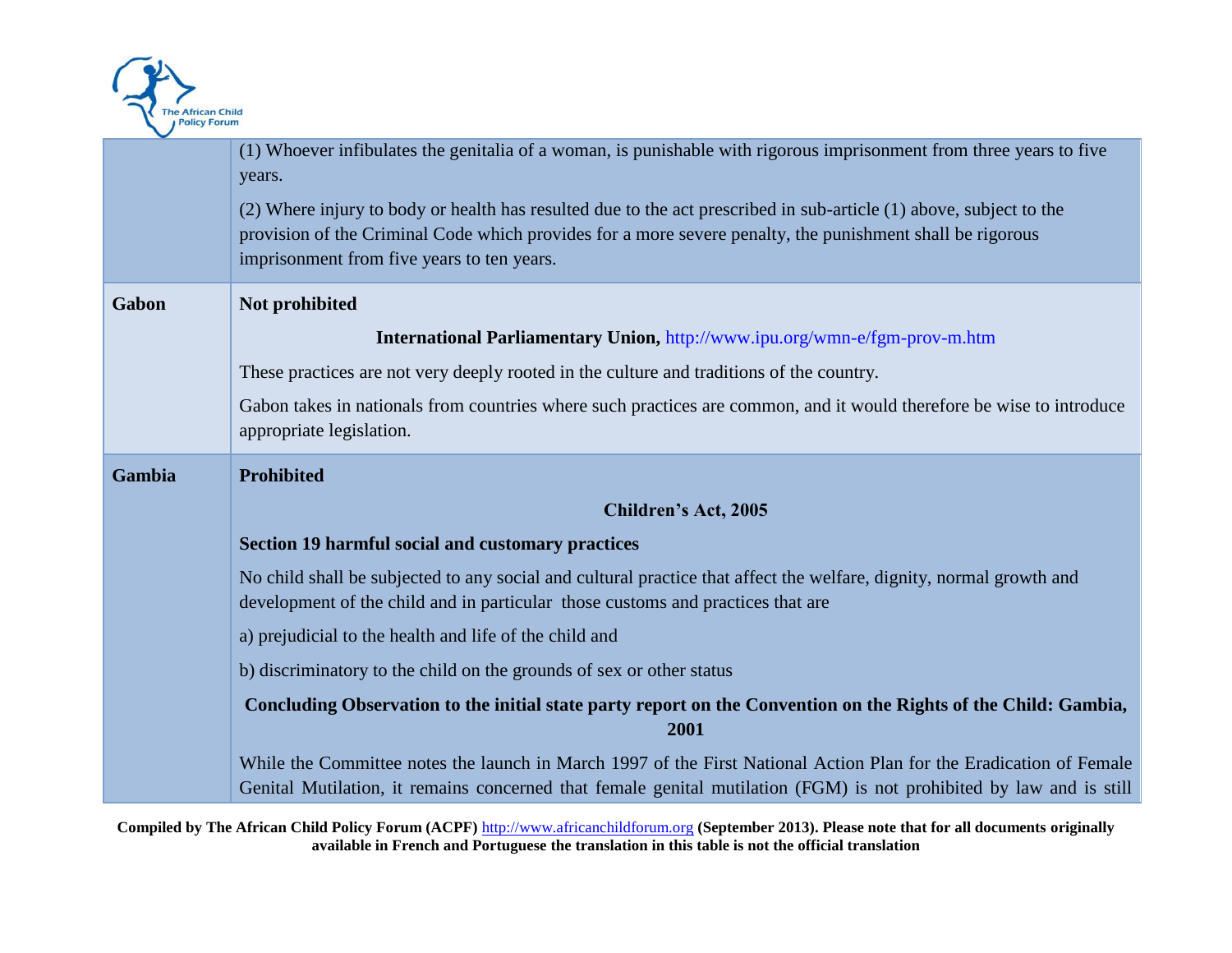

|               | widely practiced in the State party. Concern is also expressed about the persistent use of other harmful traditional<br>practices, including early, consanguine and forced marriages.                                                                                               |
|---------------|-------------------------------------------------------------------------------------------------------------------------------------------------------------------------------------------------------------------------------------------------------------------------------------|
| Ghana         | <b>Criminalized</b>                                                                                                                                                                                                                                                                 |
|               | Penal Code, 1960                                                                                                                                                                                                                                                                    |
|               | Section 69A.—Female Circumcision.                                                                                                                                                                                                                                                   |
|               | (1) Whoever excises, infibulates or otherwise mutilates the whole or any part of the labia minora, majora and the<br>clitoris of another person commits an offence and shall be guilty of a second degree and liable on conviction to<br>imprisonment of not less than three years. |
|               | (2) For the purposes of this section "excise" means to remove the prepuce, the clitoris and all or part labia minora;<br>"infibulate" includes excision and the additional removal of the labia majora.                                                                             |
|               | Child Act, 1998                                                                                                                                                                                                                                                                     |
|               | Section 14-Right to Refuse Betrothal and Marriage.                                                                                                                                                                                                                                  |
|               | (1) No person shall subject a child to torture or other cruel, inhuman or degrading treatment or punishment including<br>any cultural practice which dehumanises or is injurious to the physical and mental well-being of a child.                                                  |
| <b>Guinea</b> | <b>Criminalized</b>                                                                                                                                                                                                                                                                 |
|               | Penal Code, 1988                                                                                                                                                                                                                                                                    |
|               | Article 305:- Castration is a removal or mutilation of genital organs, both on the man and the woman.                                                                                                                                                                               |
|               | Any person guilty of this crime shall be punished with life imprisonment.                                                                                                                                                                                                           |
|               | If death ensued within forty days following this crime, the criminal shall be punished with death.                                                                                                                                                                                  |
|               | Child Code, 2008                                                                                                                                                                                                                                                                    |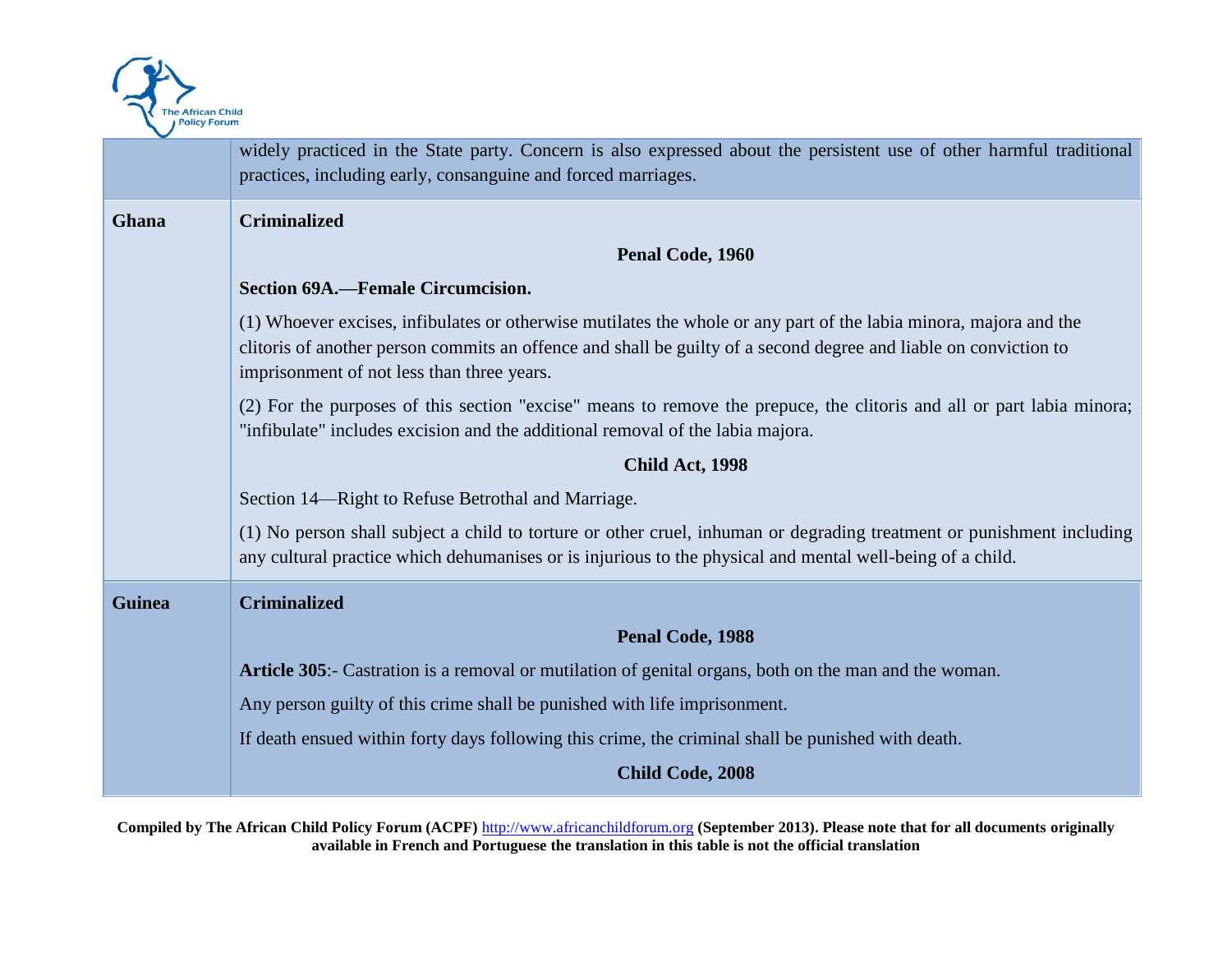

|               | Article405: Female genital mutilation means any removal partial or total external genitalia of girls or                     |
|---------------|-----------------------------------------------------------------------------------------------------------------------------|
|               | women and / or any other operations on these organs.                                                                        |
|               | Article 406: All forms of female genital mutilation by any person regardless of their quality are prohibited in the         |
|               | Republic of Guinea.                                                                                                         |
|               | Article 407: Anyone using traditional or modern methods has practiced favored or female genital mutilation or will          |
|               | participate is guilty of intentional violence on the person of the cut. Any such act is punished by imprisonment from 3     |
|               | months to2 years and a fine of 300,000 to1, 000,000 Guinean francs or one of these penalties only. Ascendants or any        |
|               | other person having authority over the child or the custodial who have authorized female genital mutilation shall be        |
|               | punished with the same penalties as authors.                                                                                |
|               | Article 408: If female genital mutilation has resulted in a disability the authors will be punished by imprisonment for 5   |
|               | to 10 years and a fine of 1 million to 3 million Guinean francs.                                                            |
|               | Article 409: If the death of the children sued, the author will be punished by imprisonment from 5 to 20 years.             |
|               | Article 410: The heads of health facilities, both public and private, are required to ensure that victims of female genital |
|               | mutilation received in their centers or institutions the most appropriate care. The public authorities shall be informed    |
|               | without delay to allow them to monitor the status of the victim and expedite proceedings provided for in the foregoing      |
|               | provisions.                                                                                                                 |
| Guinea-       | <b>Prohibited</b>                                                                                                           |
| <b>Bissau</b> |                                                                                                                             |
|               | http://www.unicef.org/infobycountry/guineabissau                                                                            |
|               | Bissau, Guinea-Bissau, 13 September 2011 - This past June, the National Popular Assembly (ANP) of Guinea-Bissau             |
|               | approved a law prohibiting female genital mutilation and cutting (FGM/C) nationwide.                                        |
| Kenya         | <b>Criminalized</b>                                                                                                         |
|               | <b>Constitution, 2010</b>                                                                                                   |
|               | Section 53(1,d): right to be protected from abuse, neglect, harmful cultural practices, all forms of violence, inhuman      |
|               |                                                                                                                             |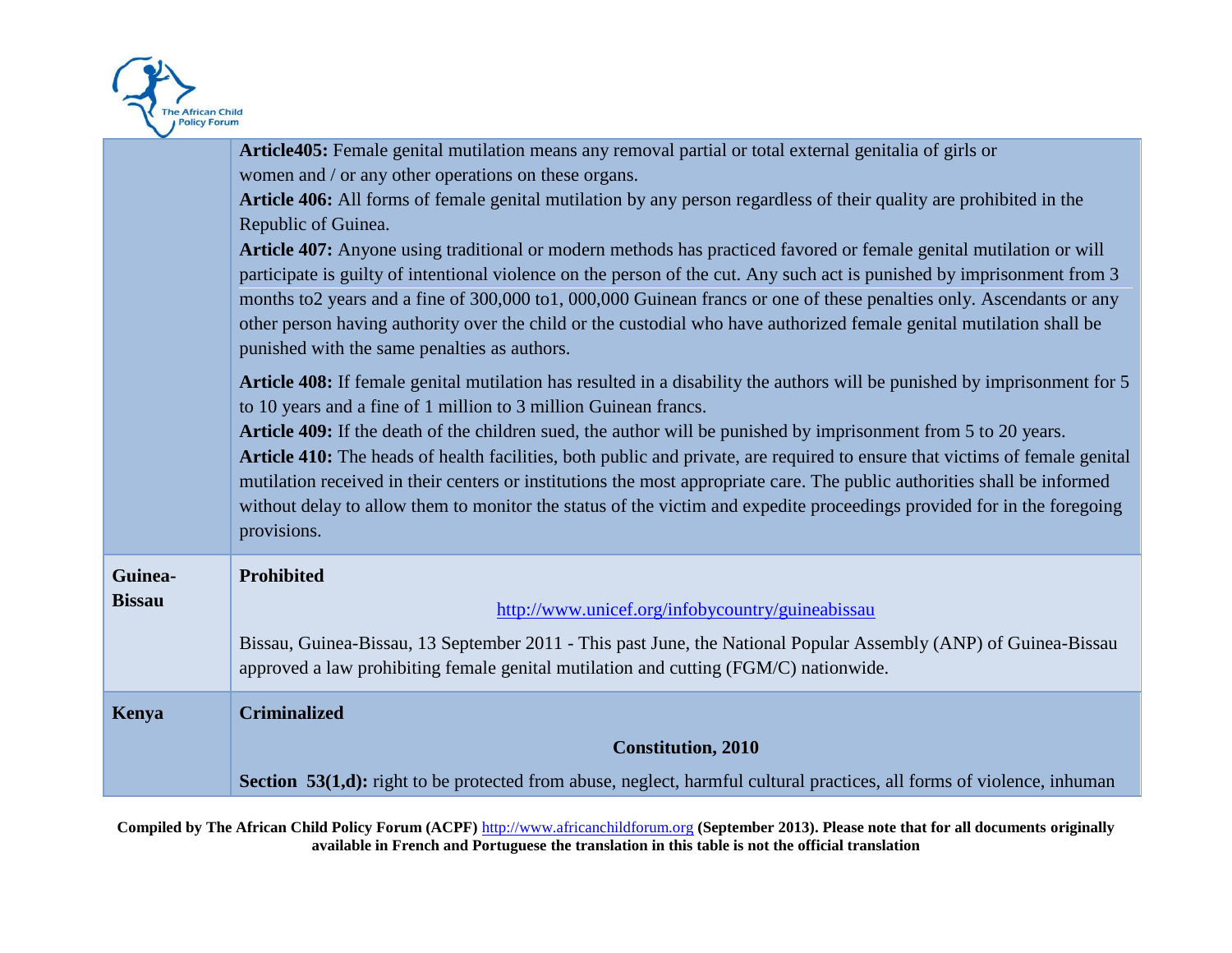

|         | treatment and punishment, and hazardous or exploitative labour;                                                                                                                                                                                                                            |
|---------|--------------------------------------------------------------------------------------------------------------------------------------------------------------------------------------------------------------------------------------------------------------------------------------------|
|         | Child Act, 2001                                                                                                                                                                                                                                                                            |
|         | <b>Article 14:</b> No person shall subject a child to female circumcision, early marriage or other cultural rights, customs or<br>traditional practices that are likely to negatively affect the child's life, health, social welfare, dignity or physical or<br>psychological development |
|         | <b>Prohibition of Female Genital Mutilation Act, 2011</b>                                                                                                                                                                                                                                  |
|         | Part II- Anti FGM Board                                                                                                                                                                                                                                                                    |
|         | Part IV-offences                                                                                                                                                                                                                                                                           |
| Lesotho | <b>Prohibited</b>                                                                                                                                                                                                                                                                          |
|         | <b>Children's Protection and Welfare Act, 2011</b>                                                                                                                                                                                                                                         |
|         | Section 17; A child not to be subjected to harmful cultural rites, custom and traditional practices                                                                                                                                                                                        |
|         | A child shall not be subjected to any cultural rites, customs or traditional practices that are likely to negatively affect the<br>child's life, health, welfare, dignity or physical, emotional, psychological, mental and intellectual development.                                      |
| Liberia | Not prohibited                                                                                                                                                                                                                                                                             |
|         | Child Act, 2011                                                                                                                                                                                                                                                                            |
|         | Article VI, Section 4 harmful practices prohibited for a child: NO person shall subject a child to any of the following<br>practices                                                                                                                                                       |
|         | d) any unnecessary or uncultured practice that may inflict physical, psychological or emotional pain to the child or<br>otherwise violate or endanger her or his bodily integrity, life, health, dignity, education, welfare or holistic<br>development                                    |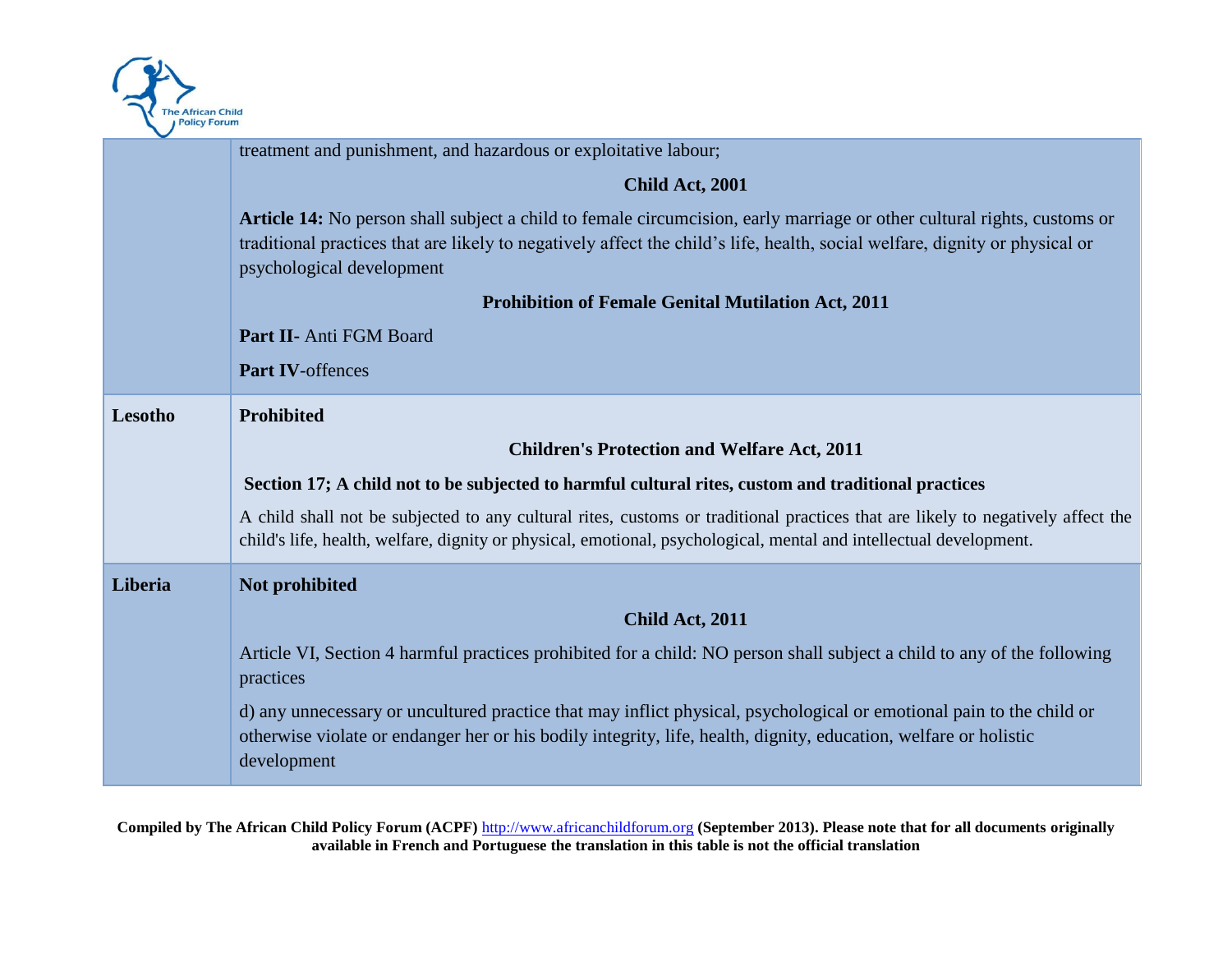

| Libya         | Not prohibited- the practice does not exist                                                                                                                       |
|---------------|-------------------------------------------------------------------------------------------------------------------------------------------------------------------|
|               | <b>International Parliamentary Union, http://www.ipu.org/wmn-e/fgm-prov-m.htm</b>                                                                                 |
|               | Female genital mutilation is reportedly not practised in the Libyan Arab Jamahiriya. However, the IPU has no first-<br>hand official information on this subject. |
| Madagascar    | Not prohibited                                                                                                                                                    |
|               | Code of déontologie médicale, 1998                                                                                                                                |
|               | http://www.hsph.harvard.edu/population/fgm/madagascar.fgm.htm                                                                                                     |
|               | Article 39: No mutilating intervention can be performed without information of the applicant and without his consent.                                             |
|               | Female genital mutilation is reportedly not practised in Madagascar. However, the IPU has no first-hand official information on<br>this subject.                  |
| <b>Malawi</b> | Not prohibited                                                                                                                                                    |
|               |                                                                                                                                                                   |
|               | <b>Child Care Protection and Justice Act, 2010</b>                                                                                                                |
|               | Section 80: No person shall subject a child to a social or customary practice that is harmful to the health or general<br>development of the child.               |
|               | Concluding observation to the $2nd$ periodic report on the Convention on the Rights of the Child: Malawi, 2009                                                    |
|               | The practice exists in some communities but there is no law prohibiting it.                                                                                       |
| <b>Mali</b>   | <b>Criminalized</b>                                                                                                                                               |
|               | International Parliamentary Union, http://www.ipu.org/wmn-e/fgm-prov-m.htm                                                                                        |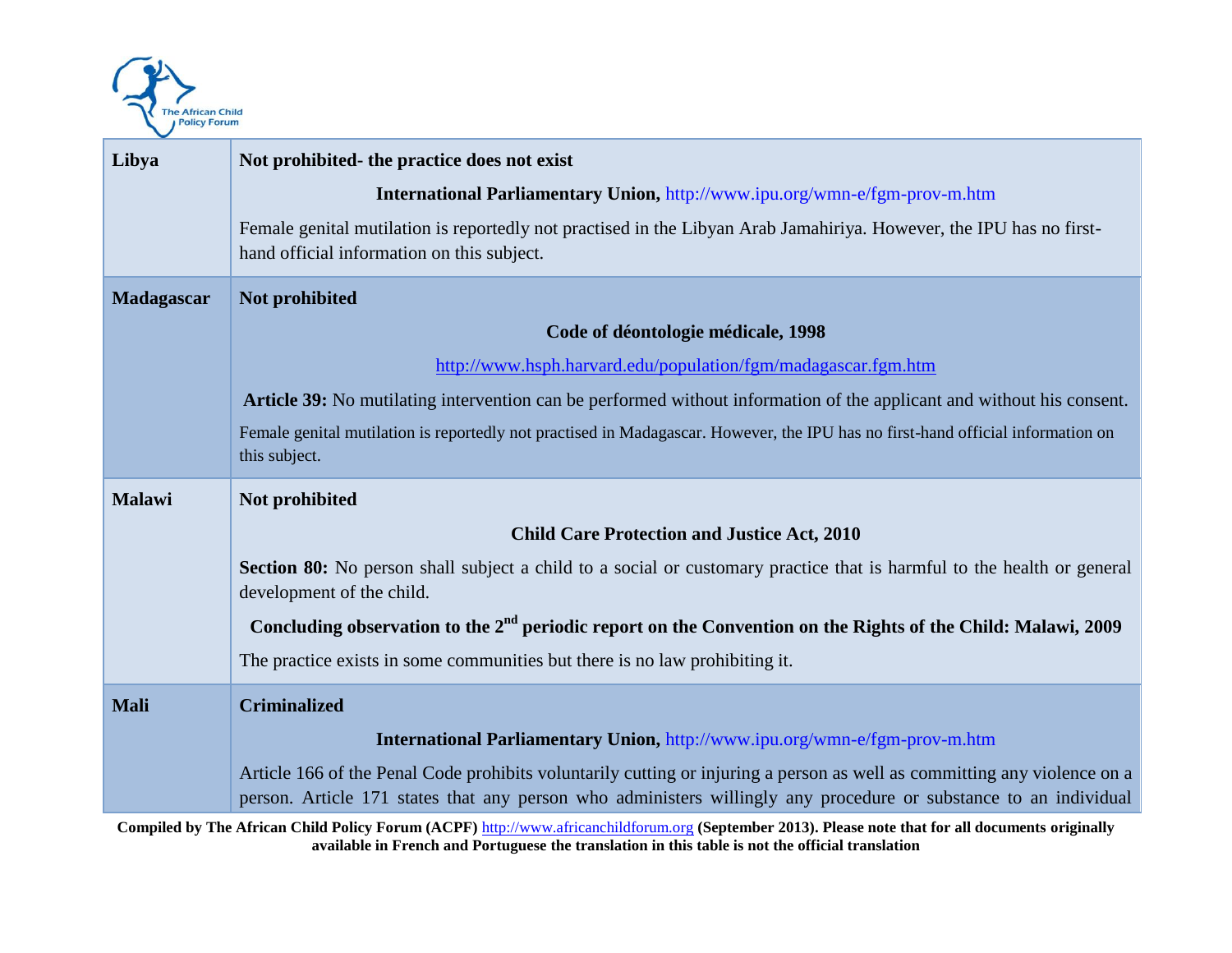

|                  | without consent and causes an illness or disability is punishable by six months' to 3 years' imprisonment.                                                                                                                                                                                                                                                                                                                                  |
|------------------|---------------------------------------------------------------------------------------------------------------------------------------------------------------------------------------------------------------------------------------------------------------------------------------------------------------------------------------------------------------------------------------------------------------------------------------------|
|                  | <b>Code of Child Protection, 2002</b>                                                                                                                                                                                                                                                                                                                                                                                                       |
|                  | Article 50(f,g): exposing the child to practices adversely affecting health; is considered, in particular, as difficult<br>situation threatening the health of the child, its physical or moral development.                                                                                                                                                                                                                                |
| Mauritania       | <b>Criminalized</b>                                                                                                                                                                                                                                                                                                                                                                                                                         |
|                  | Ordinance on the Judicial Protection of the Child, 2005                                                                                                                                                                                                                                                                                                                                                                                     |
|                  | Article 12: The act of violating or attempting to violate the genitals a female child, infibulation, desensitization or by<br>any other means is punishable by one to three years imprisonment and a fine of 120,000 to 300,000. When UM has<br>resulted in harm to it. The penalty is increased to four years imprisonment and a fine of 160,000 to 300,000 ouguiyas<br>when the offender reports to the medical profession or paramedics. |
| <b>Mauritius</b> | Not prohibited- the practice does not exist                                                                                                                                                                                                                                                                                                                                                                                                 |
|                  | International Parliamentary Union, http://www.ipu.org/wmn-e/fgm-prov-m.htm                                                                                                                                                                                                                                                                                                                                                                  |
|                  | Female genital mutilation is reportedly not practiced in Mauritius. However, the IPU has no first-hand official information on this<br>subject.                                                                                                                                                                                                                                                                                             |
| <b>Morocco</b>   | Not prohibited- the practice does not exist                                                                                                                                                                                                                                                                                                                                                                                                 |
|                  | International Parliamentary Union, http://www.ipu.org/wmn-e/fgm-prov-m.htm                                                                                                                                                                                                                                                                                                                                                                  |
|                  | Female genital mutilation is reportedly not practiced in Morocco. However, the IPU has no first-hand official<br>information on this subject.                                                                                                                                                                                                                                                                                               |
| Mozambique       | Not prohibited- the practice does not exist                                                                                                                                                                                                                                                                                                                                                                                                 |
|                  | International Parliamentary Union, http://www.ipu.org/wmn-e/fgm-prov-m.htm                                                                                                                                                                                                                                                                                                                                                                  |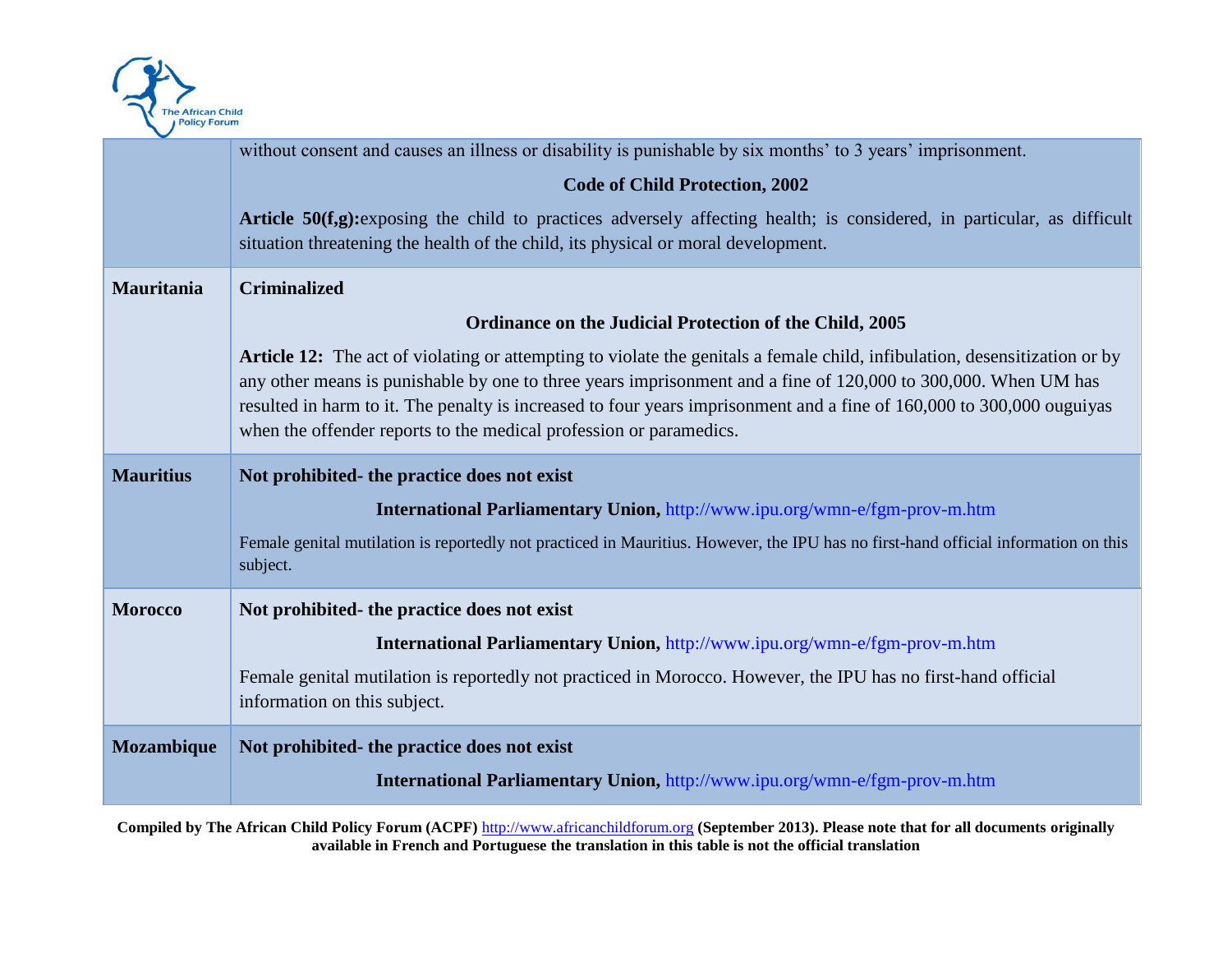

|                | Female genital mutilation is reportedly not practiced in Mozambique. However, the IPU has no first-hand official<br>information on this subject.                                                                                                                                                                                                                                                                                                                                                                                                                                                       |
|----------------|--------------------------------------------------------------------------------------------------------------------------------------------------------------------------------------------------------------------------------------------------------------------------------------------------------------------------------------------------------------------------------------------------------------------------------------------------------------------------------------------------------------------------------------------------------------------------------------------------------|
| <b>Namibia</b> | Not prohibited- the practice does not exist<br>International Parliamentary Union, http://www.ipu.org/wmn-e/fgm-prov-m.htm<br>Female genital mutilation is reportedly not practiced in Namibia. However, the IPU has no first-hand official<br>information on this subject.                                                                                                                                                                                                                                                                                                                             |
| <b>Niger</b>   | <b>Criminalized</b><br><b>Law on Reproductive Health, 2006</b><br>Article 19 - A law determines the conditions of criminalization and repression of acts violating the rights of sexual<br>health and reproduction as well as violations of the relevant provisions of this Act. Include criminal offending and<br>repressed:<br>- All forms of violence against women and children victims in general, and female genital mutilation and<br>pedophilia in particular;<br>- Willful transmission of HIV / AIDS;<br>- Exploitation in all its forms of prostitution and trafficking women and children. |
| <b>Nigeria</b> | <b>Criminalized</b><br>Combined 3 <sup>rd</sup> and 4 <sup>th</sup> periodic report on the Convention on the Rights of the Child: Nigeria, 2008<br>Enugu Sate FGM (Prohibition) Law of 2004<br>Edo State Female Genital Mutilation (FGM) Prohibition Law 2000                                                                                                                                                                                                                                                                                                                                          |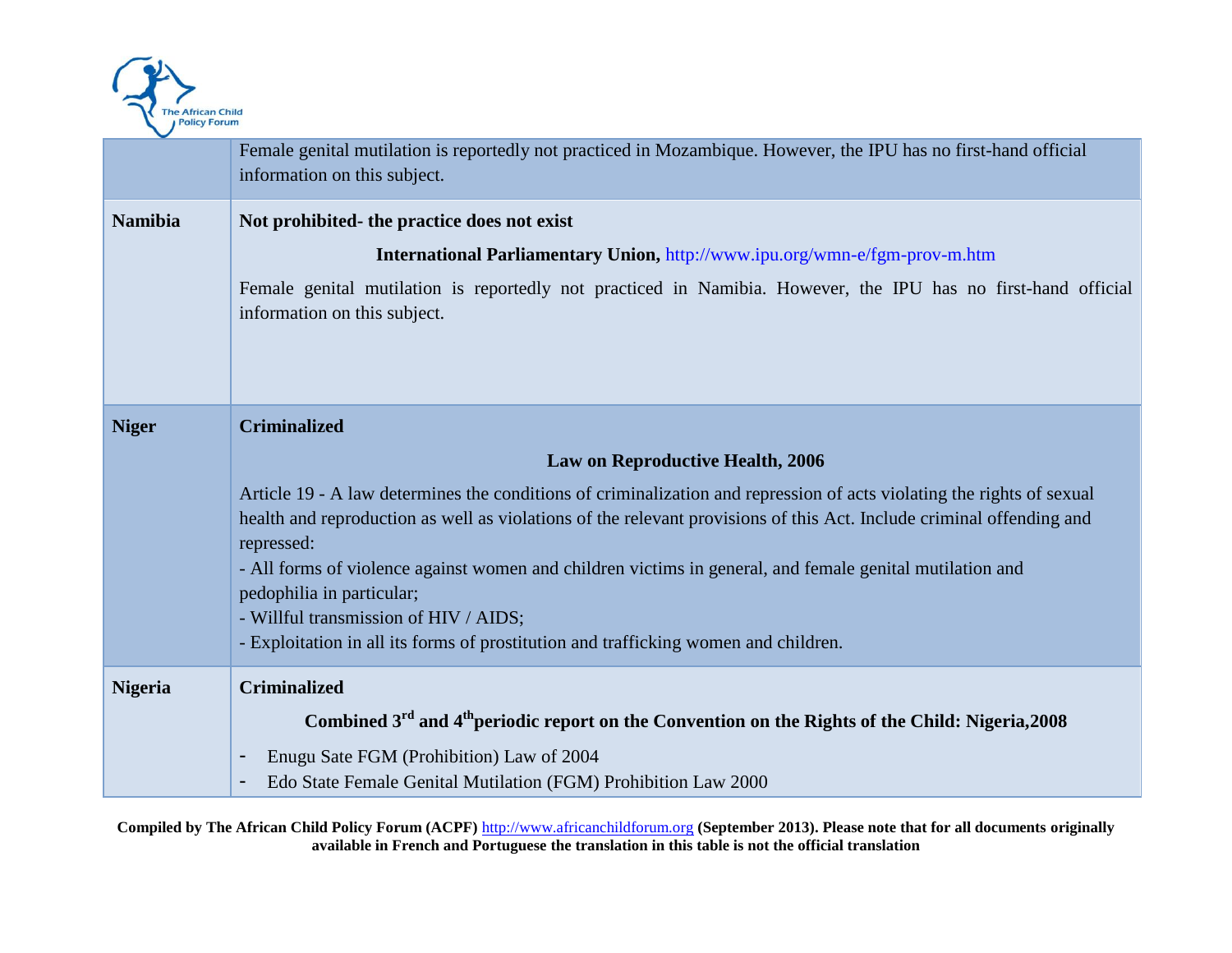

|                 | Bayelsa State FGM (Prohibition) Law of 2004                                                                                                                                                                                                   |
|-----------------|-----------------------------------------------------------------------------------------------------------------------------------------------------------------------------------------------------------------------------------------------|
|                 | Bills prohibiting the practice of FGM is enacted in 11 states among the 32 regional states in the country<br>$\blacksquare$                                                                                                                   |
|                 | <b>Childs Right Act, 2003</b>                                                                                                                                                                                                                 |
|                 | <b>Article 24: tattoos and skin marks</b>                                                                                                                                                                                                     |
|                 | No person shall tattoo or make a skin mark or cause any tattoo or skin mark to be made on a child<br>$\blacksquare$                                                                                                                           |
|                 | The offence is punishable upon conviction to affine not exceeding a five thousand naira or imprisonment for a term                                                                                                                            |
|                 | not exceeding one month or to such both fine or imprisonment                                                                                                                                                                                  |
| <b>Rwanda</b>   | Not prohibited- the practice does not exist                                                                                                                                                                                                   |
|                 | Initial state party report on the African Charter on the Rights and Welfare of the Child: Rwanda, 2006                                                                                                                                        |
|                 | Under Article 33 of the decree relating to the rights and protection of the child against violence, all sex-based practices<br>carried out on the child, no matter its form and the method used, constitutions a rape committed on the child. |
|                 | These provisions of the decree are enough to discourage anyone wishing to carry out such                                                                                                                                                      |
|                 | International Parliamentary Union, http://www.ipu.org/wmn-e/fgm-prov-p.htm                                                                                                                                                                    |
|                 | Female genital mutilation is reportedly not practiced in Rwanda. However, the IPU has no first-hand official information on this<br>subject.                                                                                                  |
| Sao Tome &      | Not prohibited - the practice does not exist                                                                                                                                                                                                  |
| <b>Principe</b> | <b>Constitution</b> , 1975                                                                                                                                                                                                                    |
|                 | <b>Article 22: Right to personal integrity</b>                                                                                                                                                                                                |
|                 | 1. The moral and physical integrity of the people is inviolable.                                                                                                                                                                              |
|                 | 2. No one may be submitted to torture or to cruel, inhuman or degrading treatment or punishment.                                                                                                                                              |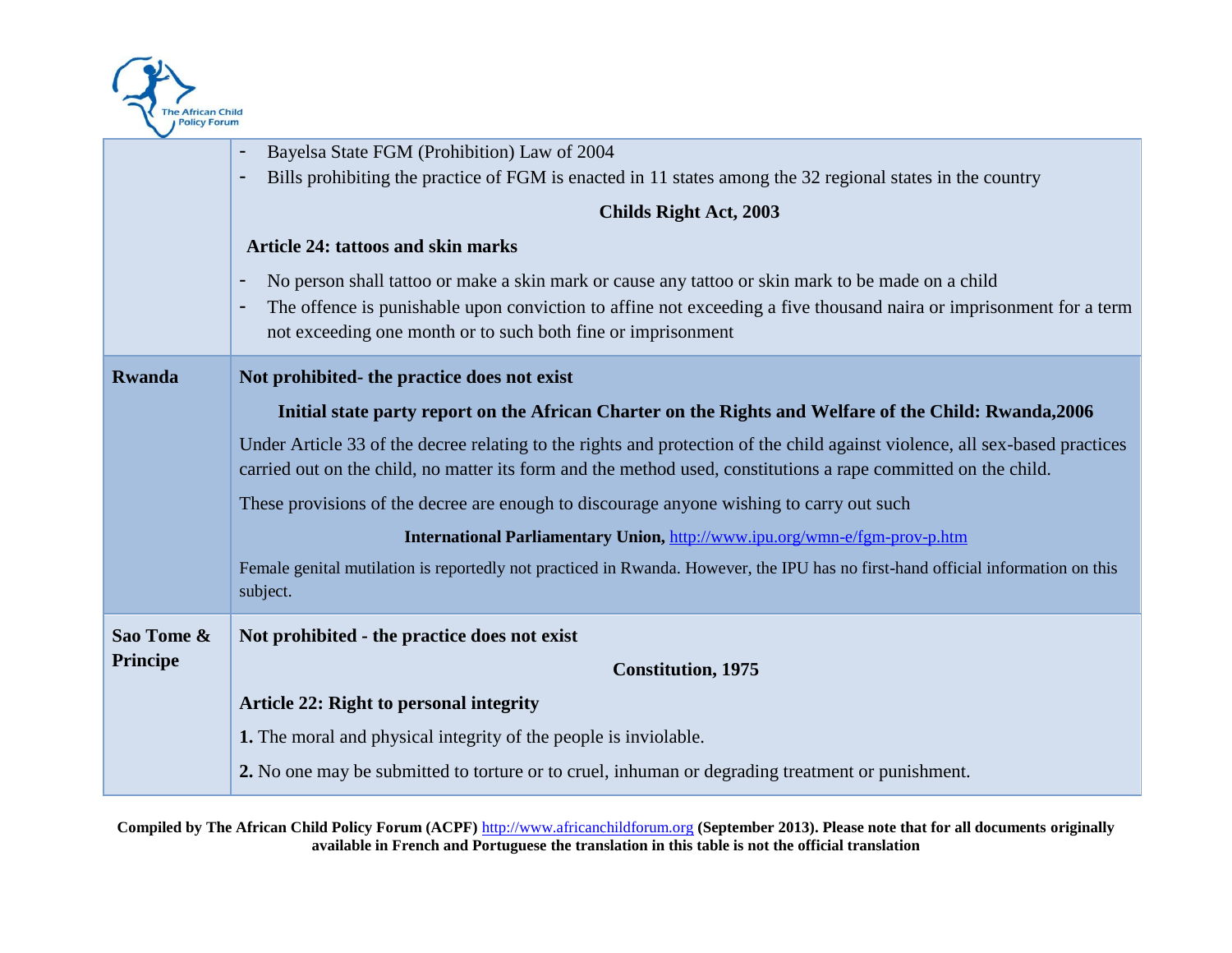

|                     | International Parliamentary Union, http://www.ipu.org/wmn-e/fgm-prov-p.htm                                                                                                                                                                                                                                                                                                                                                                                             |
|---------------------|------------------------------------------------------------------------------------------------------------------------------------------------------------------------------------------------------------------------------------------------------------------------------------------------------------------------------------------------------------------------------------------------------------------------------------------------------------------------|
|                     | Female genital mutilation is reportedly not practiced in Sao Tome and Principle. However, the IPU has no first-hand<br>official information on this subject.                                                                                                                                                                                                                                                                                                           |
| <b>Senegal</b>      | <b>Criminalized</b>                                                                                                                                                                                                                                                                                                                                                                                                                                                    |
|                     | Law Amending Certain Provisions of the Penal Code on Female genital mutilation, 1999                                                                                                                                                                                                                                                                                                                                                                                   |
|                     | Article 299 bi: who so ever who have worn or tried to undermine the integrity of the genitalia of a female person by<br>partial or total removal of one or more of its elements, infibulation, desensitization or by any other means shall be<br>punished with imprisonment from six months to five years                                                                                                                                                              |
|                     | The maximum penalty will be applied when the sexual mutilation have been carried out or promoted by a person in the<br>medical or paramedical staff. When they have caused the death, the sentence of penal servitude for life will always be<br>pronounced. Any person who, by gifts, promises, influences, threats, intimidation, abuse of authority or power, caused<br>the genital mutilation or given instructions for committing shall incur the same penalties. |
| <b>Seychelles</b>   | Not prohibited- the practice does not exist                                                                                                                                                                                                                                                                                                                                                                                                                            |
|                     | International Parliamentary Union, http://www.ipu.org/wmn-e/fgm-prov-p.htm                                                                                                                                                                                                                                                                                                                                                                                             |
|                     | Female genital mutilation is reportedly not practiced in the Seychelles. However, the IPU has no first-hand official<br>information on this subject.                                                                                                                                                                                                                                                                                                                   |
| <b>Sierra Leone</b> | Prohibited                                                                                                                                                                                                                                                                                                                                                                                                                                                             |
|                     | <b>Child Right Act, 2007</b>                                                                                                                                                                                                                                                                                                                                                                                                                                           |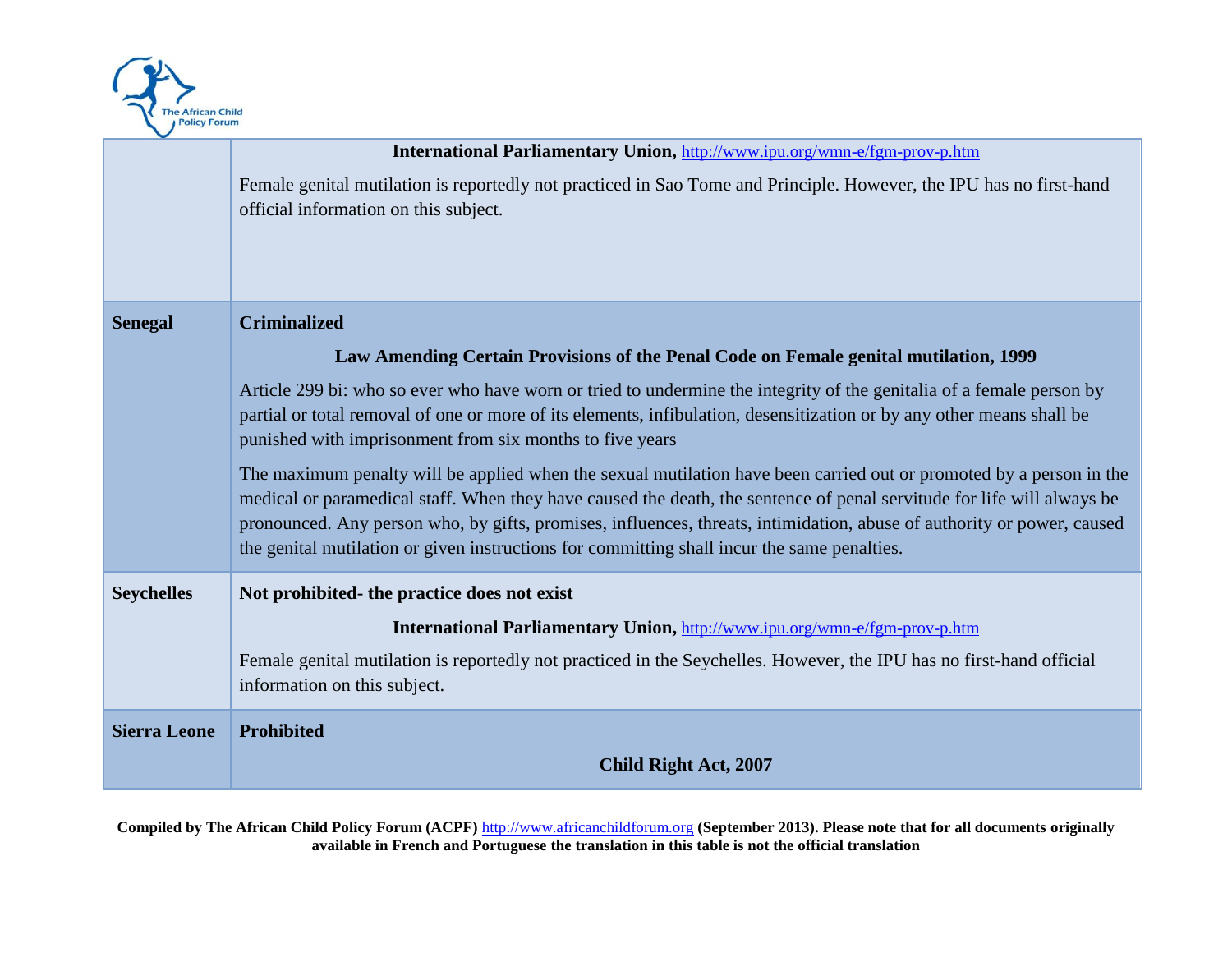

|                     | Article 2: "female genital mutilation" includes the cutting or removal of any part of the female genitalia;                                                                                                                                                                                                                                                                                                                       |
|---------------------|-----------------------------------------------------------------------------------------------------------------------------------------------------------------------------------------------------------------------------------------------------------------------------------------------------------------------------------------------------------------------------------------------------------------------------------|
|                     | Article 11(2)(e): function of the National Commission for Children: to undertake the wide dissemination of the<br>Convention and the Charter generally and through professional training, adult education and child rights promotional<br>activities aimed especially at the registration of births, elimination of forced marriages for girls, female genital<br>mutilation, sexual abuse and economic exploitation of children. |
|                     | <b>Article 33</b> (1): No person shall subject a child to torture or other cruel, inhuman or degrading treatment or punishment<br>including any cultural practice which dehumanises or is injurious to the physical and mental welfare of a child.                                                                                                                                                                                |
| <b>Somalia</b>      | Prohibited                                                                                                                                                                                                                                                                                                                                                                                                                        |
|                     | <b>Constitution, 2012</b>                                                                                                                                                                                                                                                                                                                                                                                                         |
|                     | <b>Article 15. Liberty and Security of the Person</b>                                                                                                                                                                                                                                                                                                                                                                             |
|                     | (2) Every person has the right to personal security, which shall be safeguarded through the prohibition of illegal<br>detention, all forms of violence, including any form of violence against women, torture, or inhumane treatment.                                                                                                                                                                                             |
|                     | (3) The physical integrity of every person is inviolable. No one may be subjected to medical or scientific experiments<br>without their consent or, if a person lacks the legal capacity to consent, the consent of a near relative and the support of<br>expert medical opinion.                                                                                                                                                 |
|                     | (4) Circumcision of girls is a cruel and degrading customary practice, and is tantamount to torture. The circumcision of<br>girls is prohibited.                                                                                                                                                                                                                                                                                  |
| <b>South Africa</b> | <b>Criminalized</b>                                                                                                                                                                                                                                                                                                                                                                                                               |
|                     | Child Act, 2005                                                                                                                                                                                                                                                                                                                                                                                                                   |
|                     | Social, cultural and religious practices                                                                                                                                                                                                                                                                                                                                                                                          |
|                     | Genital mutilation", in relation to a female child, means the partial or complete removal of any part of the genitals,                                                                                                                                                                                                                                                                                                            |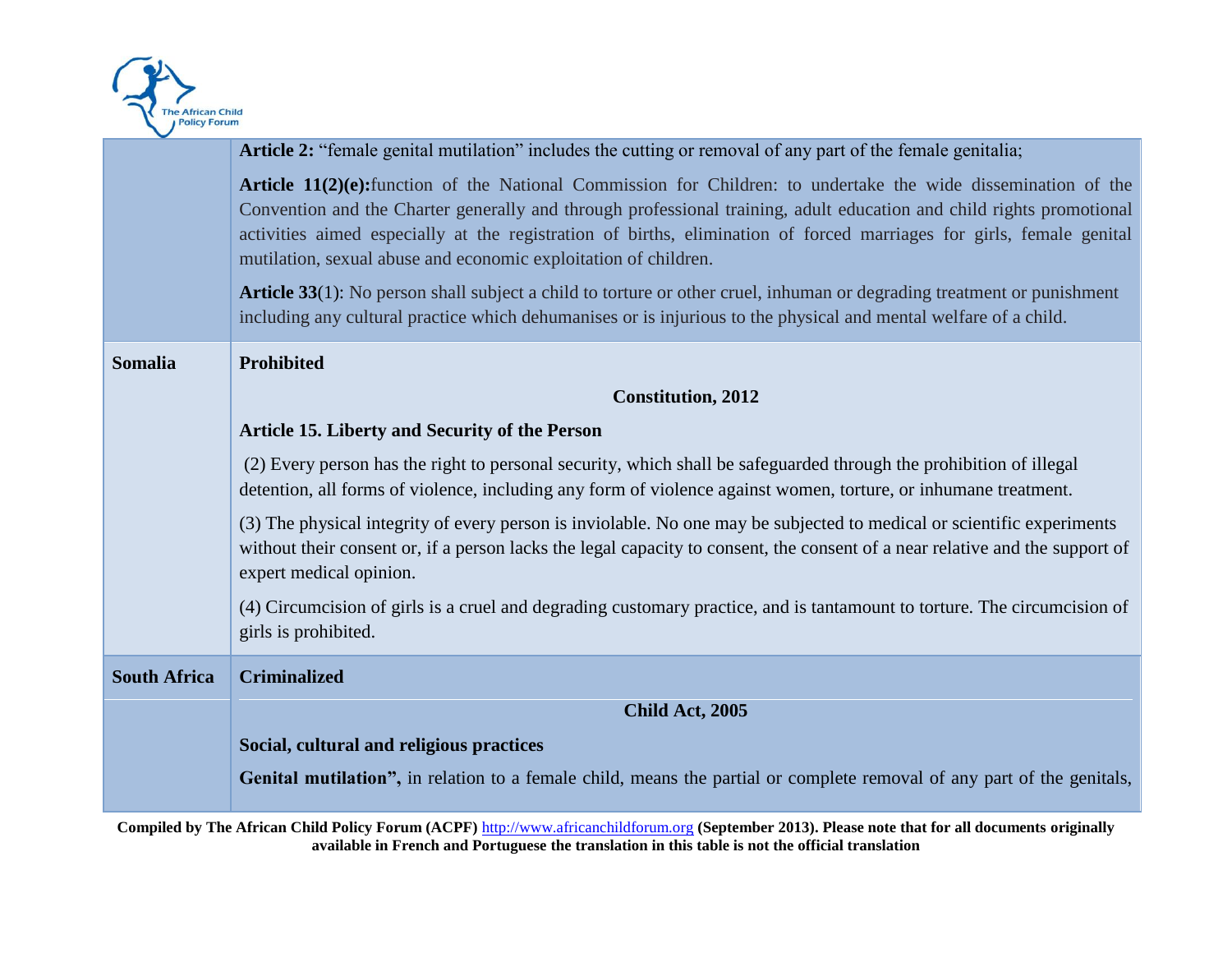

|                    | and includes circumcision of female children;                                                                                                                                                                                                                                            |
|--------------------|------------------------------------------------------------------------------------------------------------------------------------------------------------------------------------------------------------------------------------------------------------------------------------------|
|                    | Art 12. (1) Every child has the right not to be subjected to social, cultural and religious child practices which are<br>detrimental to his or her well-being.                                                                                                                           |
|                    | (3) Genital mutilation or the circumcision of female children is prohibited.                                                                                                                                                                                                             |
|                    | Protection of Equality of Unfair Discrimination Act, 2000                                                                                                                                                                                                                                |
|                    | Prohibition of unfair discrimination on ground of gender                                                                                                                                                                                                                                 |
|                    | 8. Subject to section 6, no person may unfairly discriminate against any person on the ground of gender, including—                                                                                                                                                                      |
|                    | (a) gender-based violence:                                                                                                                                                                                                                                                               |
|                    | (b) female genital mutilation;                                                                                                                                                                                                                                                           |
|                    | (c) the system of preventing women from inheriting family property:                                                                                                                                                                                                                      |
|                    | (d) any practice, including traditional, customary or religious practice, which impairs the dignity of women and<br>undermines equality between women and men, including the undermining of the dignity and well-being of the girl<br>child;                                             |
| <b>South Sudan</b> | <b>Criminalized</b>                                                                                                                                                                                                                                                                      |
|                    | Child Act, 2008                                                                                                                                                                                                                                                                          |
|                    | Article 5: "Female circumcision" means the cutting and removal of part or all of the female genitalia and includes the<br>practices of clitoridectomy, excision, infibulations or other practice involving the removal of part, or of the entire<br>clitoris or labia of a female child; |
|                    | Article 26 Rights of the Female Child: Every female child has a right to be protected from sexual abuse and<br>exploitation and gender-based violence, including rape, incest, early and forced marriage, female circumcision and<br>female genital mutilation.                          |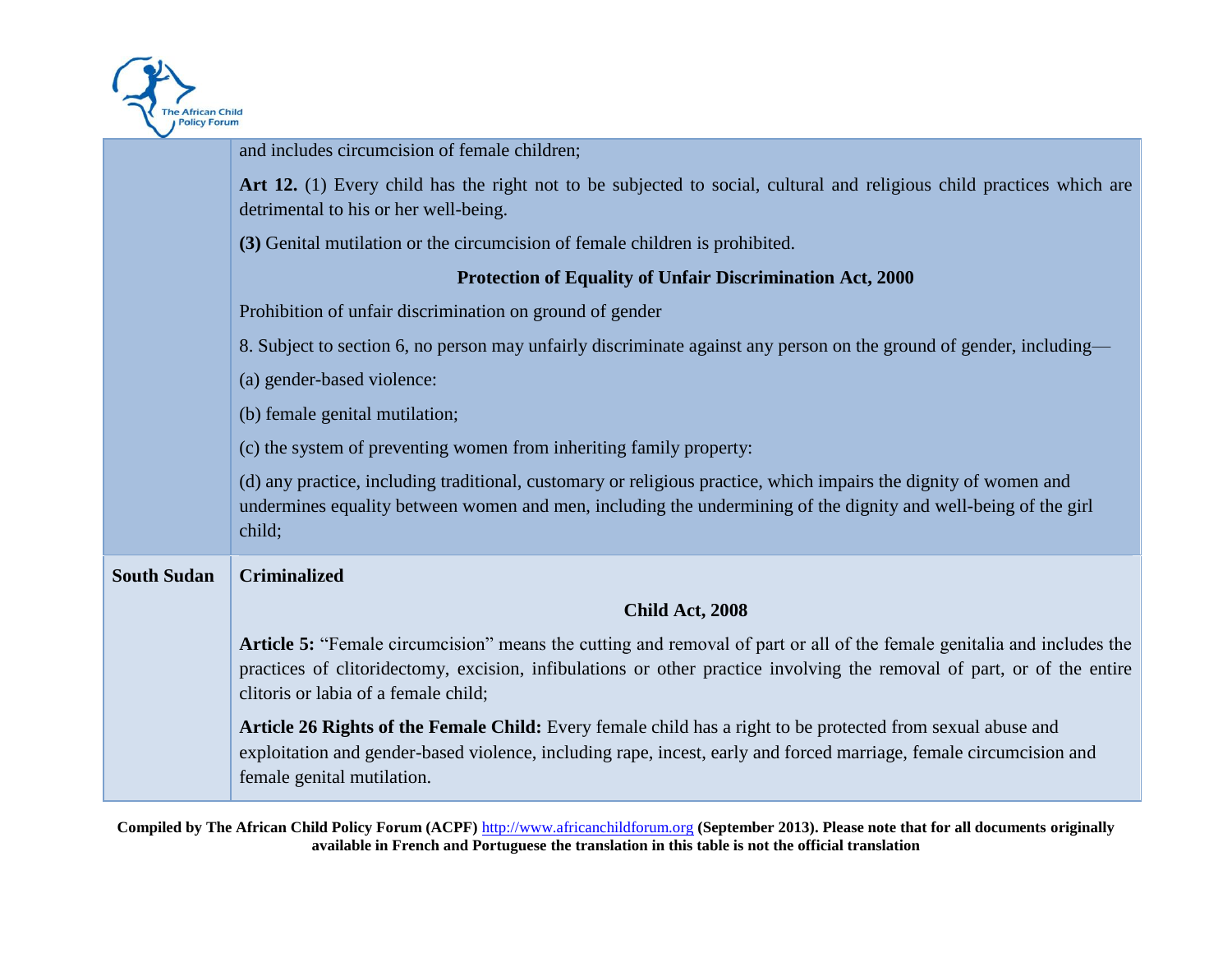

|                  | Article 30 Penalties of Infringing any of the Rights of a Child: Notwithstanding penalties contained in any other<br>law, anyone who willfully or as a result of culpable negligence infringes any right of a child commits an offence and<br>shall, on conviction, be sentenced to imprisonment for a term not exceeding seven years or with a fine or with both, |
|------------------|--------------------------------------------------------------------------------------------------------------------------------------------------------------------------------------------------------------------------------------------------------------------------------------------------------------------------------------------------------------------|
|                  | and may be liable to pay such compensation to the child as the Court deems fit and just.                                                                                                                                                                                                                                                                           |
| <b>Sudan</b>     | <b>Criminalized</b>                                                                                                                                                                                                                                                                                                                                                |
|                  | The Interim National Constitution of the Republic of the Sudan 2005                                                                                                                                                                                                                                                                                                |
|                  | Article 32(3) rights of woman and children: The State shall combat harmful customs and traditions which undermine<br>the dignity and the status of women.                                                                                                                                                                                                          |
|                  | Penal Code, 2003                                                                                                                                                                                                                                                                                                                                                   |
|                  | Section 284(A) "Female Circumcision": Whoever makes or causes female circumcision to be done commits an<br>offence and shall on conviction, be punished with imprisonment for a term not exceeding ten years or with fine, or with<br>both.                                                                                                                        |
| <b>Swaziland</b> | Not prohibited- the practice does not exist                                                                                                                                                                                                                                                                                                                        |
|                  | International Parliamentary Union, http://www.ipu.org/wmn-e/fgm-prov-p.htm                                                                                                                                                                                                                                                                                         |
|                  | Female genital mutilation is reportedly not practised in Swaziland. However, the IPU has no first-hand official<br>information on this subject.                                                                                                                                                                                                                    |
|                  | The Constitution of the Kingdom of Swaziland Act, 2005                                                                                                                                                                                                                                                                                                             |
|                  | Article 28 (3): A woman shall not be compelled to undergo or uphold any custom to which she is in conscience<br>opposed                                                                                                                                                                                                                                            |
| <b>Tanzania</b>  | <b>Criminalized</b>                                                                                                                                                                                                                                                                                                                                                |
|                  | Child Act, 2009                                                                                                                                                                                                                                                                                                                                                    |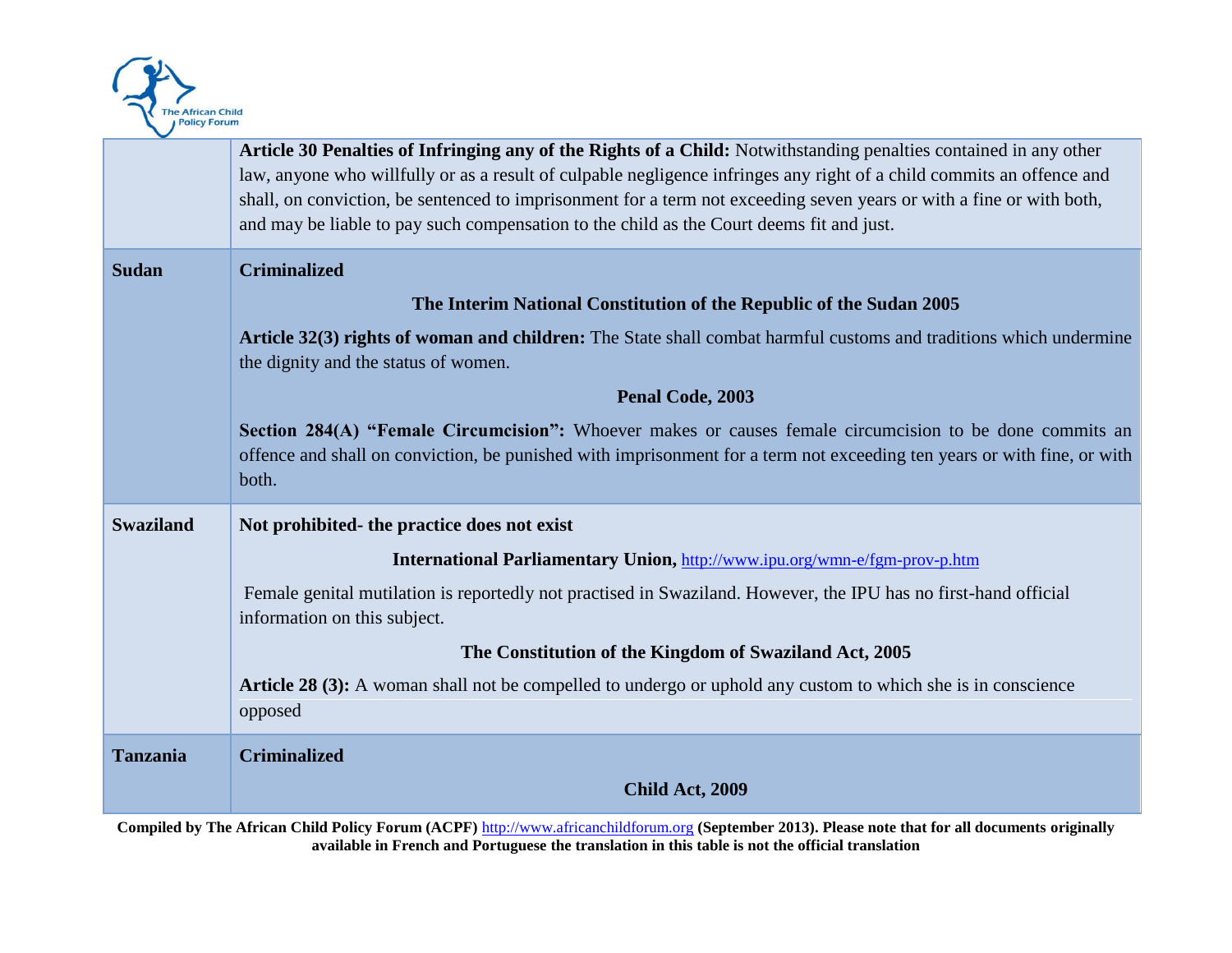

| $\checkmark$    |                                                                                                                                                                                                                                                                                                     |
|-----------------|-----------------------------------------------------------------------------------------------------------------------------------------------------------------------------------------------------------------------------------------------------------------------------------------------------|
|                 | Section 158(1): General prohibition                                                                                                                                                                                                                                                                 |
|                 | No person shall:                                                                                                                                                                                                                                                                                    |
|                 | (a) perform or cause to be performed female genital mutilation to a child;                                                                                                                                                                                                                          |
|                 | (2) A person who contravenes any of the provisions of subsection (1) commits an offence and shall on conviction be<br>liable to a fine of not less than five hundred thousand shillings or to imprisonment for a term of six months or to both.                                                     |
| <b>Zanzibar</b> | Child Act, 2011                                                                                                                                                                                                                                                                                     |
|                 | Section 14(1) Protection from torture and Degrading treatment: No child shall be subjected to violence, torture, or<br>other cruel, inhuman or degrading punishment or treatment or any cultural or traditional practice which dehumanizes or<br>is injurious to his physical and mental wellbeing. |
| Togo            | <b>Criminalized</b>                                                                                                                                                                                                                                                                                 |
|                 | Law on the Prohibition of Female Genital Mutilation, 1998                                                                                                                                                                                                                                           |
|                 | Section 1. General provisions                                                                                                                                                                                                                                                                       |
|                 | Article 1. All forms of genital mutilation (FGM) practiced by anyone, whatever the type may be, are prohibited in<br><b>Togo</b>                                                                                                                                                                    |
|                 | Article 2. Under this law, female genital mutilation is understood to mean all sorts of partial or total removal of the<br>external organ of girls, young girls or women and/or all other operations concerning these organs.                                                                       |
|                 | This category does not include surgical operations of genital organ, performed with medical prescription.                                                                                                                                                                                           |
|                 | Section 2. Sanctions                                                                                                                                                                                                                                                                                |
|                 | Article 3: Whoever, with traditional or modern methods, have practiced or promoted female genital mutilation or have<br>taken part in such act, is to be held guilty of voluntary assault on the excised.                                                                                           |
|                 | Article 4: Everyone who is going to be held guilty of voluntary violence within the meaning of article 3 shall be                                                                                                                                                                                   |

**Compiled by The African Child Policy Forum (ACPF)** http://www.africanchildforum.org **(September 2013). Please note that for all documents originally available in French and Portuguese the translation in this table is not the official translation**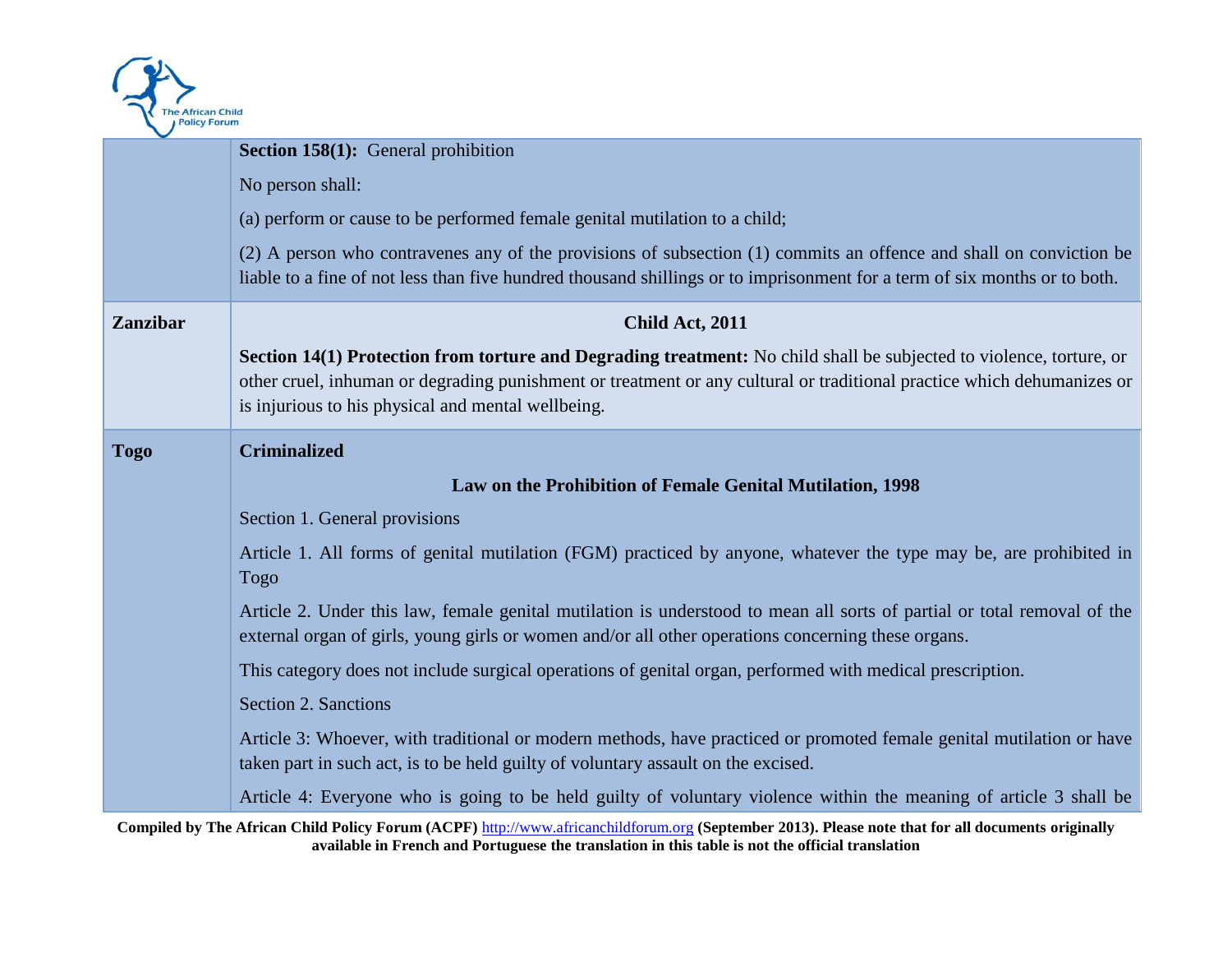

| <b>Uganda</b>  | <b>Criminalized</b>                                                                                                                                                                                                                                                                                                                                                                                                                       |
|----------------|-------------------------------------------------------------------------------------------------------------------------------------------------------------------------------------------------------------------------------------------------------------------------------------------------------------------------------------------------------------------------------------------------------------------------------------------|
| <b>Tunisia</b> | Not prohibited- the practice does not exist<br>International Parliamentary Union, http://www.ipu.org/wmn-e/fgm-prov-p.htm<br>Female genital mutilation is reportedly not practiced in Tunisia. However, the IPU has no first-hand official<br>information on this subject.                                                                                                                                                                |
|                | The competent public officials are informed without delay to monitor the status of the victim and to expedite<br>prosecution under this law.                                                                                                                                                                                                                                                                                              |
|                | Section 3: Final provisions.<br>Article 7. The official of both the public and private the healthcare institutions are responsible to make sure to the<br>victims of FGM are provided with the best possible care.                                                                                                                                                                                                                        |
|                | The parents or relatives till 4 <sup>th</sup> degree inclusive of the principal or accomplice of the offense charged are exempted<br>from guilt herein under.                                                                                                                                                                                                                                                                             |
|                | Article 6: one shall be punished from one month to one year of imprisonment or with fine ranging from 20,000 to<br>500,000 Francs who, having known of the circumcision already planned, attempted or practiced, and therefore who<br>could anticipate that the criminals or one of them would practice female genital mutilation on another person could<br>prevent denunciation, however failed to inform the public official promptly. |
|                | Article 5: If the mutilation resulted in the death of the victim, the guilty will be punished from 5 to 10 years<br>imprisonment.                                                                                                                                                                                                                                                                                                         |
|                | The punishment shall be doubled in case of recidivism.                                                                                                                                                                                                                                                                                                                                                                                    |
|                | punished from two to five years of imprisonment and with fine from 100,000 to 1,000,000 Francs or one of the two<br>penalties.                                                                                                                                                                                                                                                                                                            |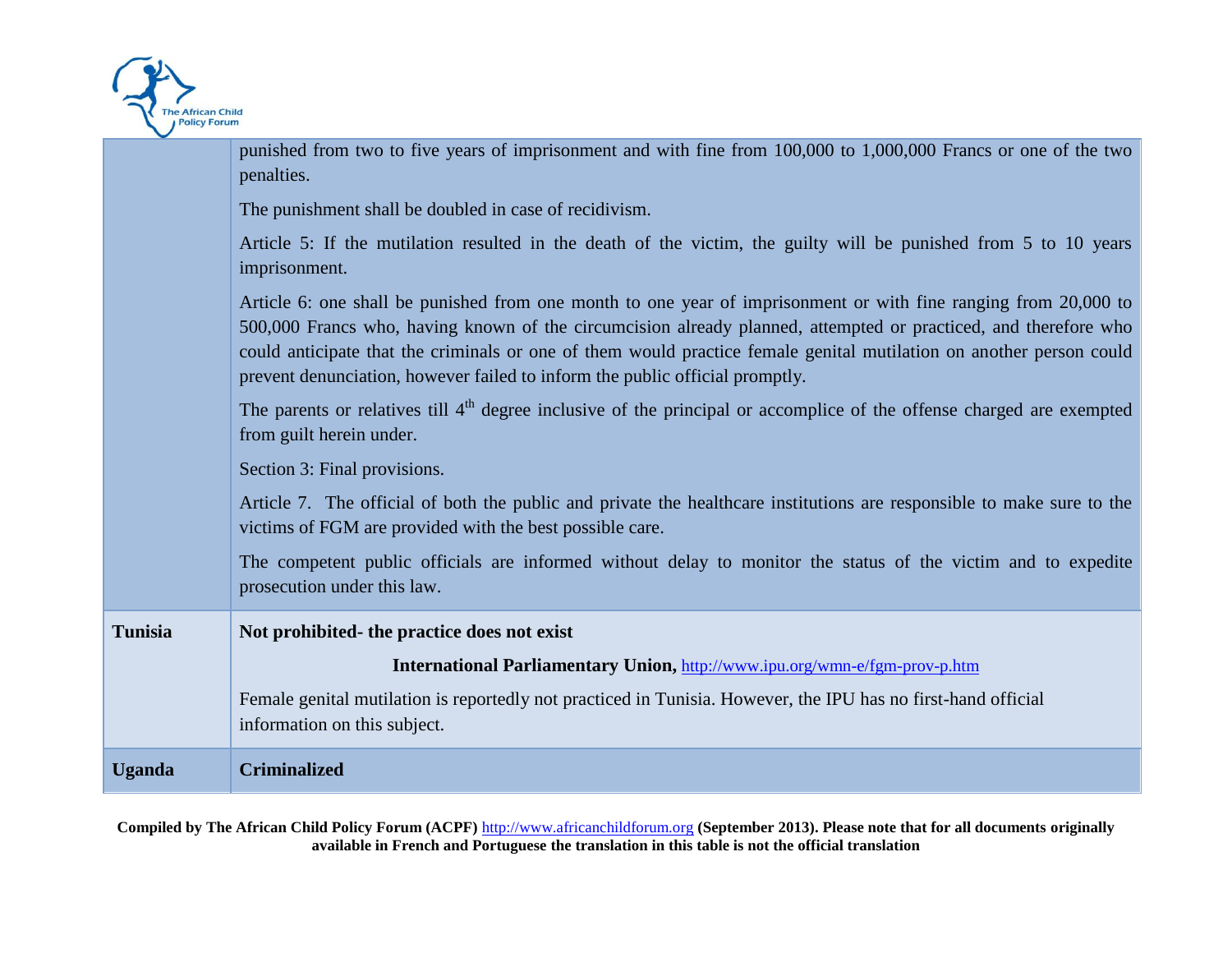

# **Children's Act, 1997**

**Article7 Harmful customary practices:** It shall be unlawful to subject a child to social or customary practices that are harmful to the child's health.

#### **The Prohibition of Female Genital Mutilation Act 2010**

### **Section 2: Offence of female genital mutilation.**

A person who carries out female genital mutilation commits an offence and is liable on conviction to imprisonment not exceeding ten years.

| <b>Zambia</b> | <b>Criminalized</b>                                                                                                                                                                                                                                                                                      |
|---------------|----------------------------------------------------------------------------------------------------------------------------------------------------------------------------------------------------------------------------------------------------------------------------------------------------------|
|               | The Penal Code (Amendment) Act 15 of 2005                                                                                                                                                                                                                                                                |
|               | <b>Article 157 (1):</b> Any person who conducts or causes to be conducted a harmful cultural practice on a child commits a<br>felony and is liable, upon conviction, to imprisonment for a term of not less than fifteen year and may be liable to<br>imprisonment for life.                             |
|               | (2) In this section "harmful cultural practice" included sexual cleansing, female genital mutilation or an initiation<br>ceremony that results in injury, the transmission of an infectious or life threatening disease or loss of life to a child but<br>does not include circumcision on a male child. |
|               | <b>Draft Constitution, 2012</b>                                                                                                                                                                                                                                                                          |
|               | <b>Article 55(5,d):</b> to be protected from discrimination, neglect, abuse and harmful cultural 33                                                                                                                                                                                                      |
|               | rites and practices, including female genital mutilation and body mutilation, and to be protected from marriage before<br>attaining the age of eighteen years;                                                                                                                                           |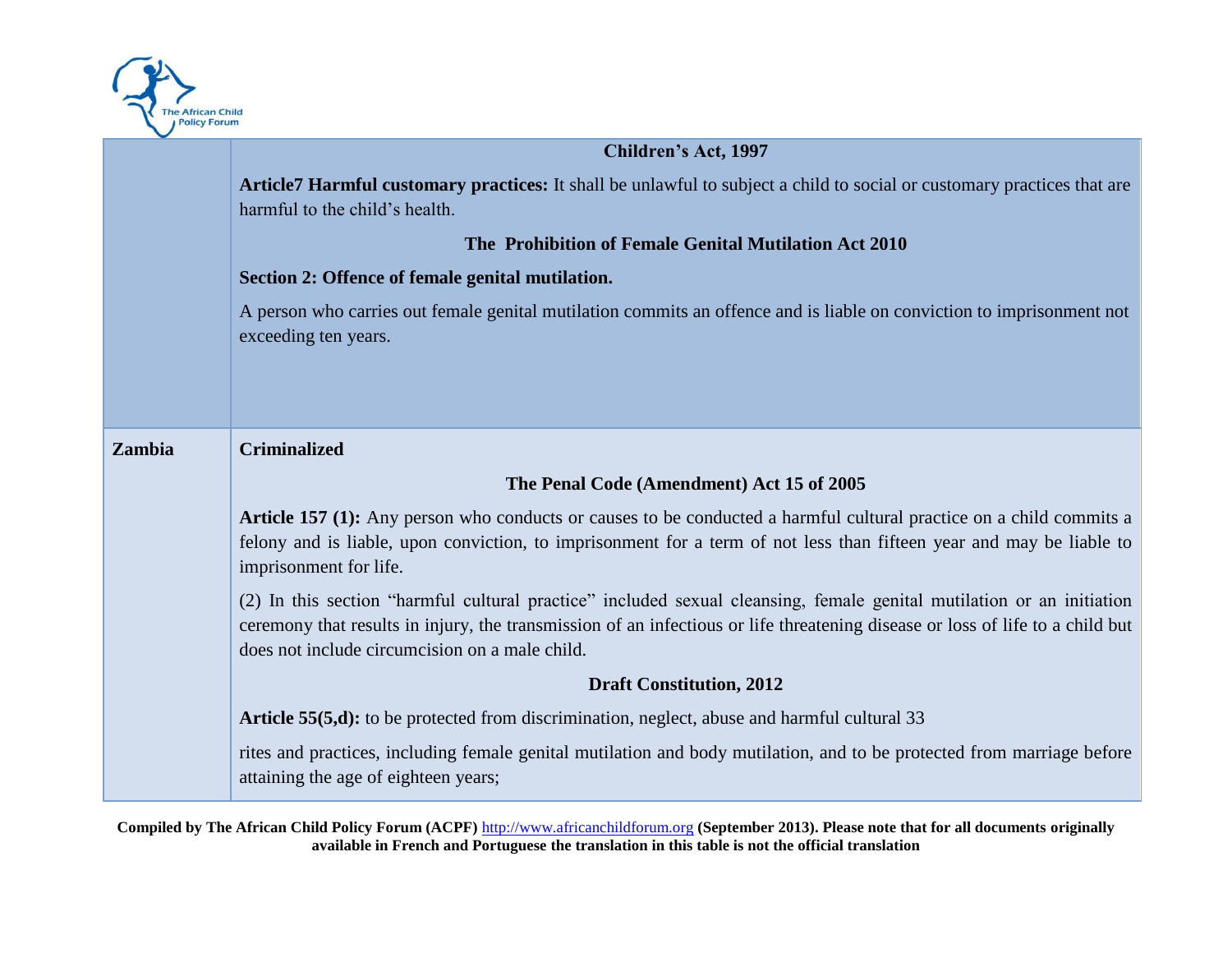

| <b>Zimbabwe</b> | <b>Criminalized</b>                                                                                                                                                                                                                                                                                                                                                                         |
|-----------------|---------------------------------------------------------------------------------------------------------------------------------------------------------------------------------------------------------------------------------------------------------------------------------------------------------------------------------------------------------------------------------------------|
|                 | <b>Domestic Violence Act, 2006</b>                                                                                                                                                                                                                                                                                                                                                          |
|                 | Meaning of domestic violence and its scope                                                                                                                                                                                                                                                                                                                                                  |
|                 | Section 3: (1) For the purposes of this Act, domestic violence means any unlawful act, omission or behaviour which<br>results in death or the direct infliction of physical, sexual or mental injury to any complainant by a respondent and<br>includes the following—                                                                                                                      |
|                 | (L) abuse derived from the following cultural or customary rites or practices that discriminate against or degrade<br>women-                                                                                                                                                                                                                                                                |
|                 | forced virginity testing; or<br>(i)                                                                                                                                                                                                                                                                                                                                                         |
|                 | female genital mutilation<br>(ii)                                                                                                                                                                                                                                                                                                                                                           |
|                 | <b>Section 4:</b> Offence of domestic violence and acts excluded from its scope (1) Subject to subsection (2), any person<br>who commits an act of domestic violence within the meaning of section 3 shall be guilty of an offence and liable to a<br>fine not exceeding level fourteen or imprisonment for a period not exceeding ten years or to both such fine and such<br>imprisonment. |
|                 | International Parliamentary Union, http://www.ipu.org/wmn-e/fgm-prov-p.htm                                                                                                                                                                                                                                                                                                                  |
|                 | Female genital mutilation is reportedly not practiced in Zimbabwe. However, the IPU has no first-hand official information on<br>this subject                                                                                                                                                                                                                                               |
|                 |                                                                                                                                                                                                                                                                                                                                                                                             |